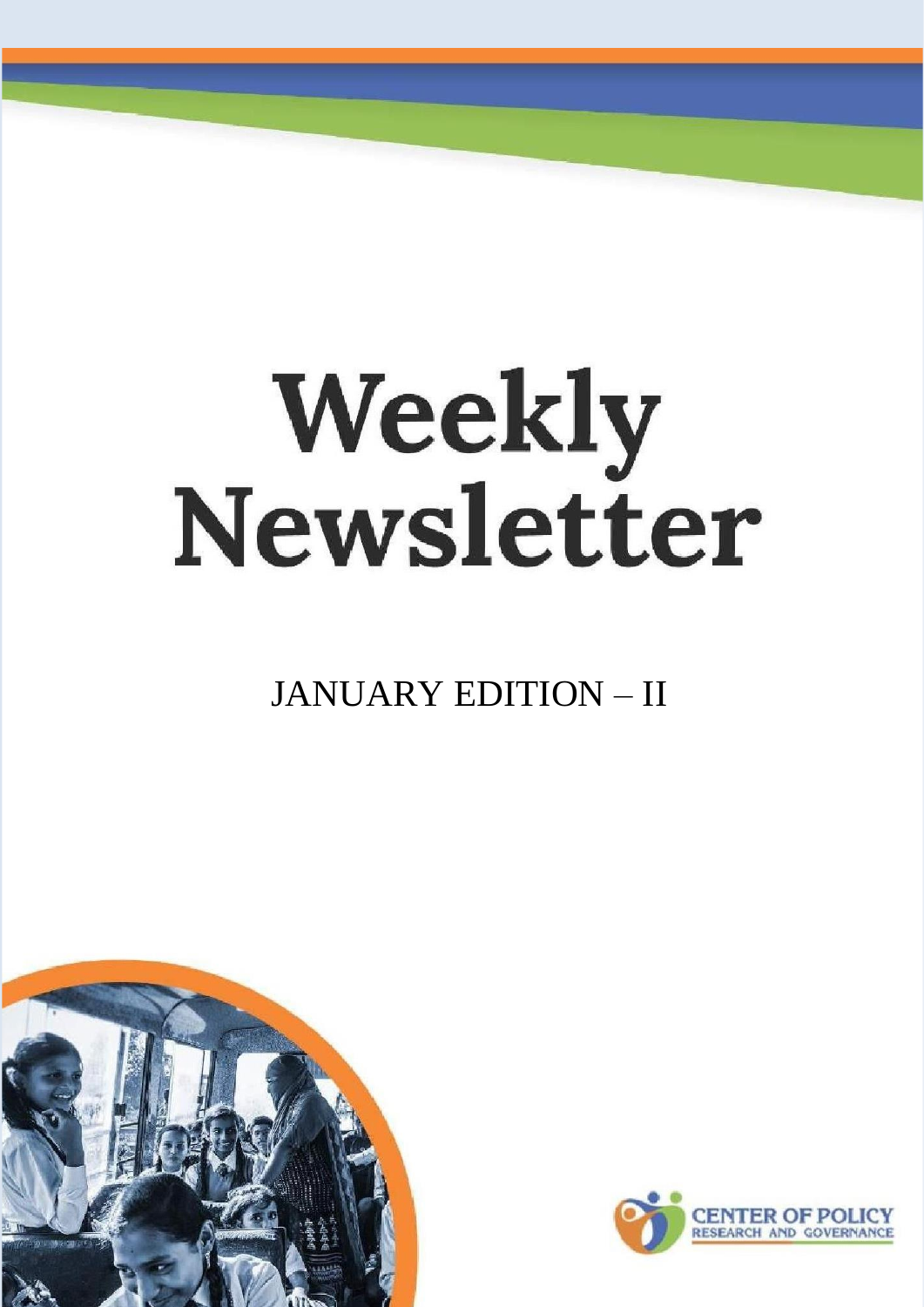## **THE UNION BUDGET 2022-23**



The Union Budget 2022 is rapidly approaching. Finance Minister Nirmala Sitharaman and her team are preparing to release the Union Budget 2022 on February 1, 2022. At the same time, increased COVID-19 cases due to the novel Omicron variant may derail India's economic recovery. As some jurisdictions enforce lockdowns and limitations to control COVID-19 instances, it appears that the pandemic will endure longer. As a result, taxpayers anticipate some respite from Union Budget 2022. In this context, this article seeks to emphasise "Key Budget Expectations" from the perspectives of several groups of taxpayers, namely individuals, corporations, and on the issue of taxability of cryptocurrencies.

#### ➢ **Budget projections from an individual's point of view:**

Raising the standard deduction limit to INR 1 lakh: With effect from April 1, 2019, the Finance Act, 2018 mandated a standard deduction of INR 40,000 for salaried employees. The Finance Act, 2019, increased this ceiling to INR 50,000, effective April 1, 2020. However, given the impact of inflation, particularly the increased cost of medical bills as a result of COVID-19, the Government is anticipated to raise this barrier to INR 1 lakh.

Raise the taxability threshold for Provident Fund (PF) income: The Finance Act 2021 modified sections 10(11) and 10(12) of the Income Tax Act, 1961 to tax income on PF contributions exceeding INR 2.5 lakh in a year. This ceiling was increased to INR 5 lakh for PF accounts with no employer contribution. These constraints, however, are harsh for PF account holders who are preparing for their retirement and contributing to PF to maximise their savings. Furthermore, the memorandum to Finance Bill 2021 clarified the purpose for this adjustment, stating that the reform is intended to prevent affluent individuals from abusing this provision by investing large sums in PF and claiming the full interest as exempt.

Increase the limit for deducting interest on housing loans: Under the current provision of the Act, a taxpayer may deduct interest on housing loans when calculating income from dwelling property up to a maximum of INR 2 lakh. This criterion was established by the Finance Act of 2014, which replaced the previous threshold of INR 1.5 lakh. Given the negative impact of the COVID-19 epidemic, which has produced a cash crisis among taxpayers, this ceiling may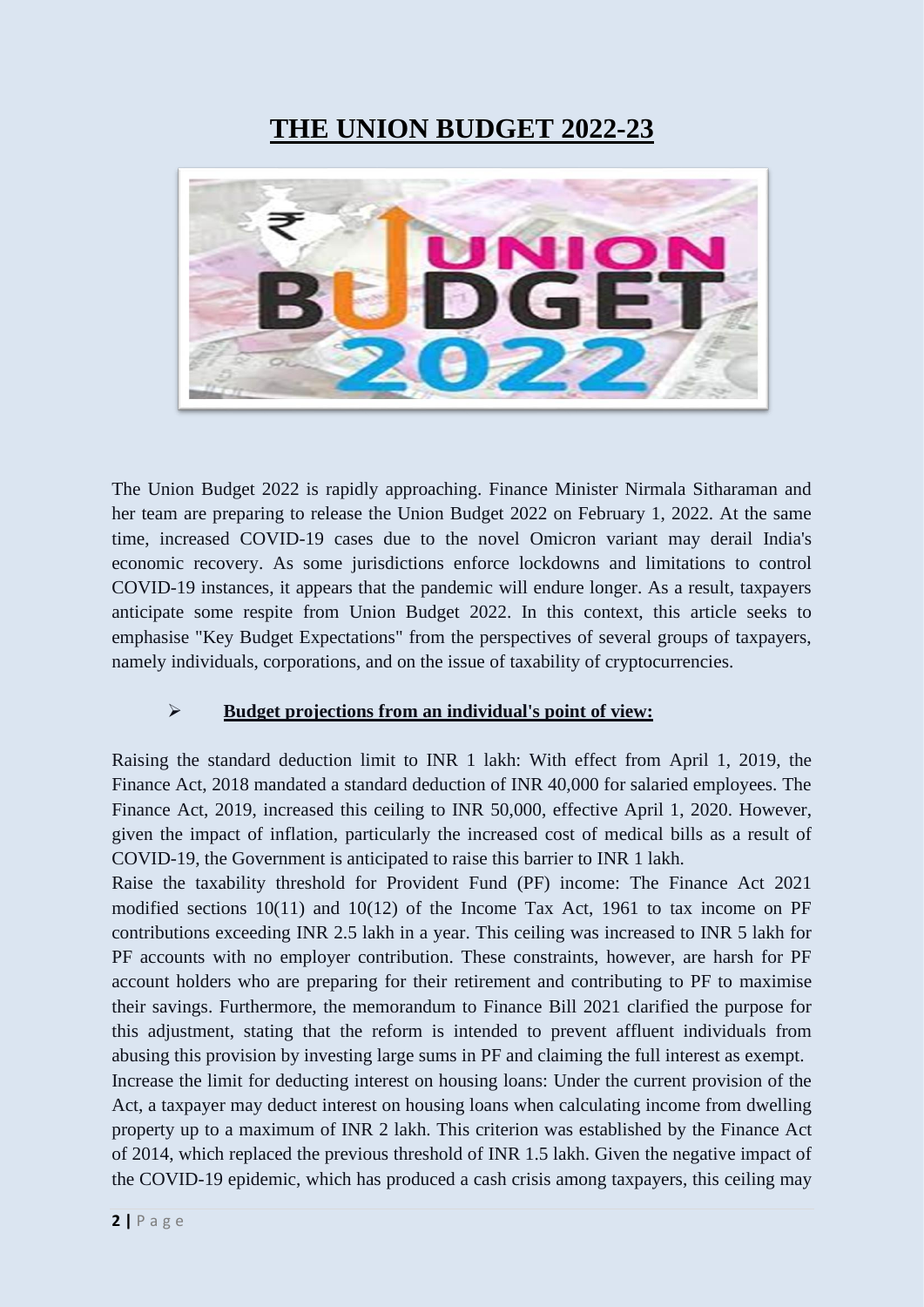be increased to INR 5 lakh. This will not only encourage middle-class individual taxpayers to invest in residential real estate, but it will also assist real estate developers in mitigating the negative impact of COVID-19 to some extent.

Clarification on the tax treatment of COVID assistance loans: Employers are offering financial support to their employees to cover medical expenditures in light of the ongoing COVID-19 outbreak. To battle this lethal illness, some businesses are offering financial aid in the form of interest-free loans. According to the Income Tax Law, an interest-free loan made by an employer to an employee is normally taxed. The Act does, however, offer some exceptions, such as 3 loans made available for medical treatment of selected disorders. The Income Tax Rule, 1962, specifies the disorders in question. COVID-19, on the other hand, is not particularly addressed. In addition, the Central Board of Direct Taxes (CBDT) issued a Press Release5 that exempts employees from paying taxes if they get financial aid from their company or a well-wisher. However, legislative modification in this respect is still pending, leaving uncertainty regarding the definition and extent of "financial support" alluded to in the aforementioned Press Release. As a result, it is expected that the Government would consider making the required changes to implement the Press Release.

Raising the deductible and stamp duty value limits under Section 80EEA: The Finance (No.2) Act, 2019 included Section 80EEA, which allows for a deduction of up to INR 1.5 lakh in interest on a residential dwelling loan, subject to specified requirements, which include, among other things, the following:

- (i) The stamp duty value of the residential home shall not be more than INR 45 lakh;
- (ii) The loan shall be sanctioned between 01 April 2019 and 31 March 2021;
- (iii) The assessee shall not claim a deduction of such interest under any other sections of the Act.

For dwelling property in metropolitan areas, the stamp duty ceiling of INR 45 lakh is lower. Furthermore, the deduction limit of INR 1.5 lakh is unjustified because the taxpayer will be unable to claim deduction under any other provision of the legislation.

Furthermore, the loan must be approved between April 1, 2019, and March 31, 2021, according to the regulation. Because of the COVID-19 epidemic, many taxpayers have been unable to take advantage of this part. As a result, it is believed that the government would consider extending the deadline by a year or two. Again, this will aid real estate developers in mitigating the negative impact of the COVID-19 epidemic to some level.

Section 80DDB's scope should be expanded to include medical expenses for COVID-19 treatment: Section 80DDB of the Act allows for a deduction for medical treatment of himself or his dependents for listed diseases or ailments6 up to INR 40,000 or actual medical cost, whichever is less. In the event of a senior citizen dependant, the maximum has been raised to INR 1,000,000. Given the ongoing COVID-19 epidemic, it is predicted that the government would broaden the definition of "illness or affliction" under this provision to include COVID-19, allowing taxpayers to deduct medical costs spent for themselves and their dependents.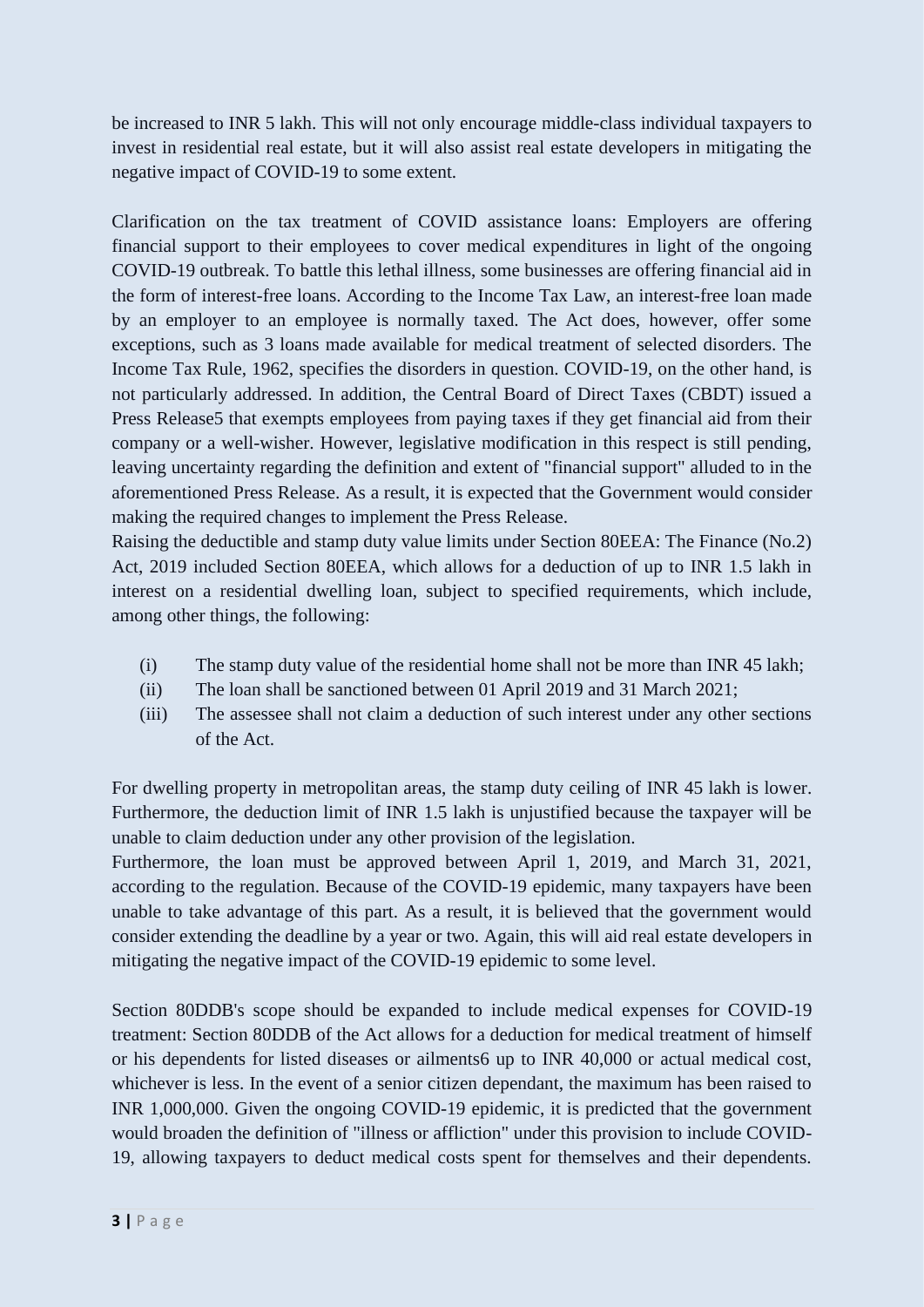Alternatively, the government may explore broadening the scope of section 80D to enable deductions for non- senior citizen family members' medical care.

#### ➢ **Budget projections from the standpoint of corporations:**

Extend the scope of section 37 to enable for the deductibility of Corporate Social Responsibility (CSR) contributions to COVID-19:

Certain corporations are required by law9 to contribute to defined CSR initiatives. However, the Act restricts the deduction of CSR expenditures from corporate revenue. The government has asked corporations to pay the COVID assistance fund. In addition, the Ministry of Corporate Affairs (MCA) expanded the scope of CSR operations to include COVID 19. As a result of the foregoing, several corporations are making CSR contributions to COVID relief programmes. Furthermore, numerous corporations are developing medical oxygen generating and storage plants, as well as producing and distributing Oxygen concentrators, ventilators, cylinders, and other medical equipment to combat COVID-19. According to the Company Law, these are CSR activities that are permissible. However, due to a special restriction imposed under section 37, these corporations are not eligible for any deduction under the Act. Although some corporations that make donations/contributions to any fund or organisation may claim a deduction under section 80G12, corporations that incur costs on constructing health infrastructure for COVID 19 will not be eligible for a deduction under section 80G. As a result, it is envisaged that the scope of section 37 would be expanded to allow for the deduction of the aforementioned cost.

➢ **Crypto currency Taxability**

According to a recent survey conducted by Nasscom and WazirX, India's cryptocurrency sector has grown at an exponential rate in recent years. By 2030, it is anticipated that Indians would have invested \$241 million in cryptocurrency. At the moment, India has the most crypto owners in the world, with 10.07 crores.

During the Winter Session of Parliament, a measure to regulate cryptocurrency was scheduled to be introduced. It was not, however, introduced, and it is now believed that the government would take up this issue during the Budget Session. If the government does not restrict Indians from trading in cryptocurrencies, we anticipate that the government would impose a regressive tax regime on cryptocurrencies.

Losses from the selling of cryptocurrency should not be permitted to be offset against other revenue and should not be carried forward. Given the magnitude of the industry, the money involved, and the risk associated with Cryptocurrencies, we anticipate the following developments in Cryptocurrency taxation:

Issues that require clarification -

Specific measures explaining cryptocurrency taxes for both retail and institutional investors. Is it possible to pay for transactions using cryptocurrencies? If so, if certain individuals or companies are barred from taking bitcoin payments.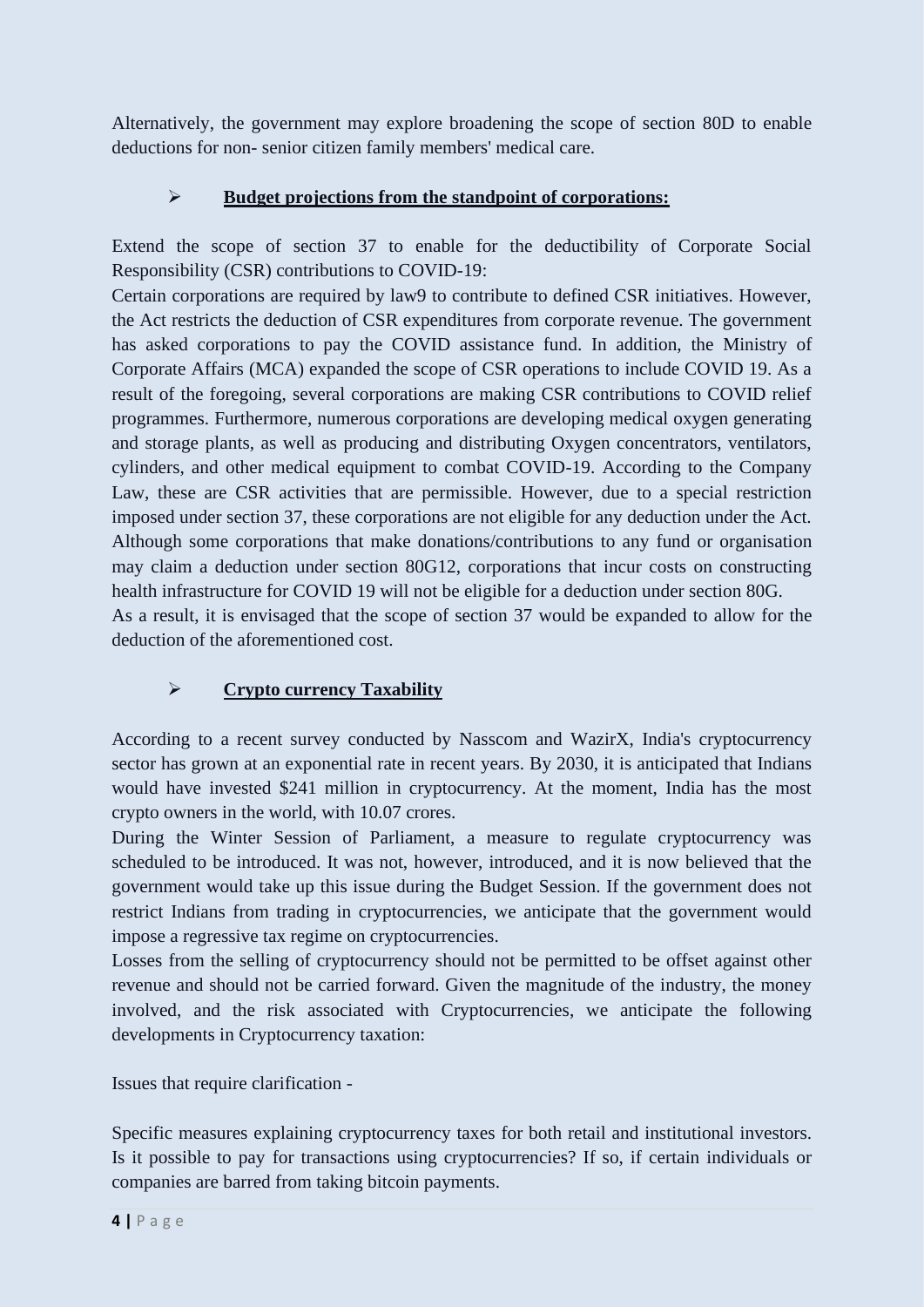If a person pays in cryptocurrency for an item or service, whether the payment is deemed a means of settlement or a sale of cryptocurrency to another person in exchange for goods or services. Cryptocurrencies are typically purchased and traded in foreign currency. As a result, an increase or fall in the value of the rupee will result in a fluctuating gain or loss. How are gains and losses resulting from currency fluctuations to be handled?

Thus, as the day for the presentation of the India Union budget for 2022-23 approaches, all eyes will be glued to observe the small print and how the salaried class's expectations are met.

#### **SHANTANU DIXIT**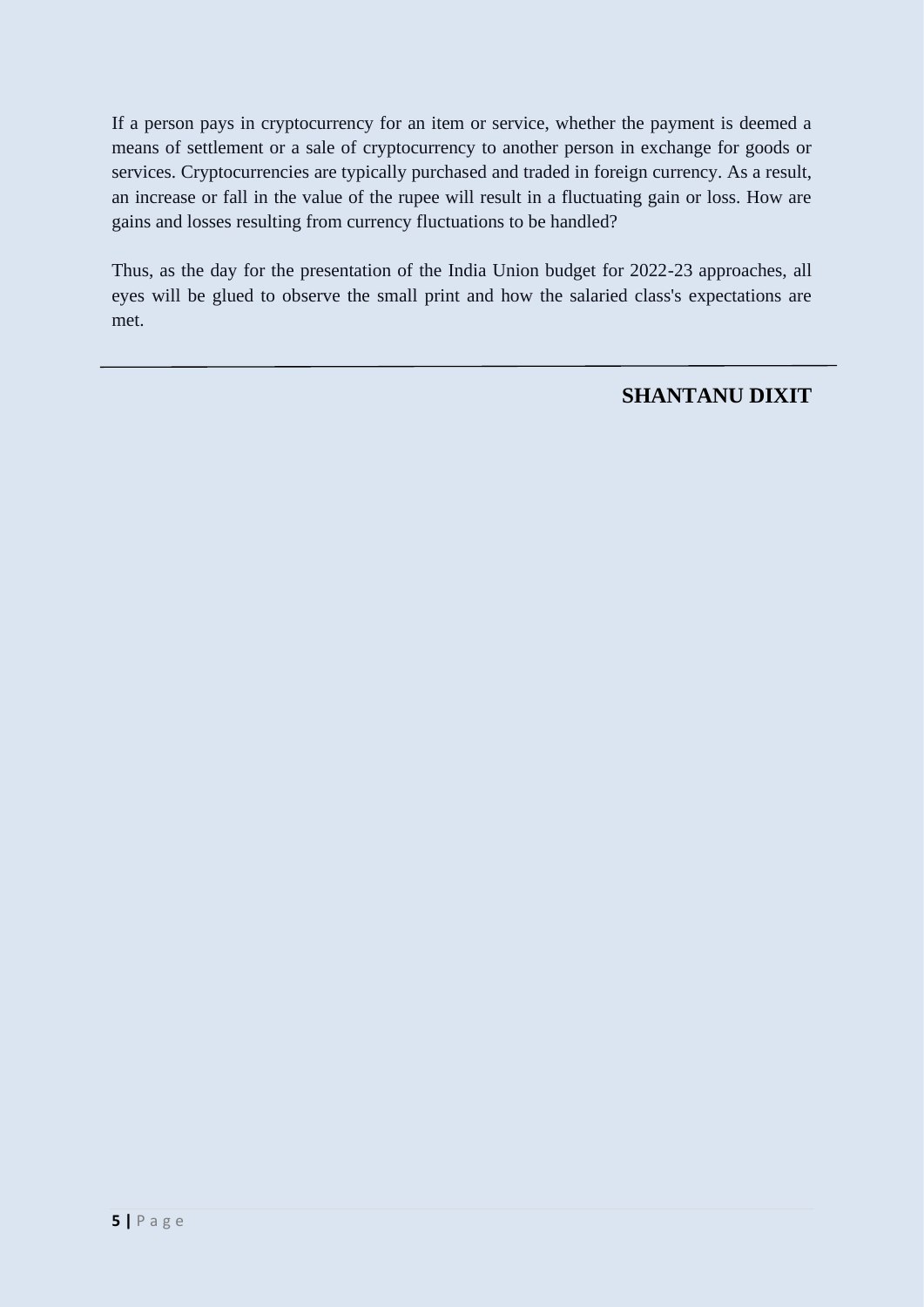# **THE BUDGET REVIEW 2021 – 22**



The Budget of the F.Y 2021-22 came amid the coronavirus pandemic when every sector was experiencing its worst downfall, especially agriculture, commerce, tourism, and travel. Everyone understood the importance of healthcare in the backdrop of the global pandemic. As per a cross-sectional, multi-sectoral study, pandemic-induced lockdown had severe repercussions for the populace in general. Mental health took a toll, capability of coping with stress and anxiety decreased, income equality and restricted movement resulted in "significantly greater odds of non-accessibility to healthcare (twelve times), inappropriate health provision (eleven times) and discontinuity of care (fifteen times). So, a question comes to our mind: Is/Was India's medical infrastructure capable of handling such a load of excessive illness?

As per the government data, "Currently, 713986 beds are available in government hospitals in India, which amounts to 0.55 beds per 1000 population." "Some states like Jharkhand, Assam, Haryana, Bihar, Gujrat, Odisha, Madhya Pradesh, Maharashtra, and Manipur are home to more than 70% of the total Indian population has the population to bed ratio even lower than the national average." Amidst the tension and inadequateness, the finance minister presented the 2021 Budget in February.

The highlight of the Budget was the manifold increase in healthcare funds allocation. The total outlay for "Health and Wellbeing" was Rs. 2,23,846 crores, a 137% increase from the previous F.Y Budget. The constituents of the health budget were as follows :

- 1. Rs. 64,180 crores over six years for PM Atma Nirbhar Swasth Bharat Yojana.
- 2. Rs. 2,87,000 crores over five years for the Jal Jeevan Mission.
- 3. Rs. 1,41,678 crores over five years for Swachch Bharat, Swasth Bharat.
- 4. Rs. 2,217 crores for "Clean Air."
- 5. One-time expenditure of Rs. 35,000 crores for Covid-19 vaccines.

Prima facie looks very well and generous, but further breakdown and analysis by many specialists and savants. The core health budget, excluding wellbeing and one-time emergency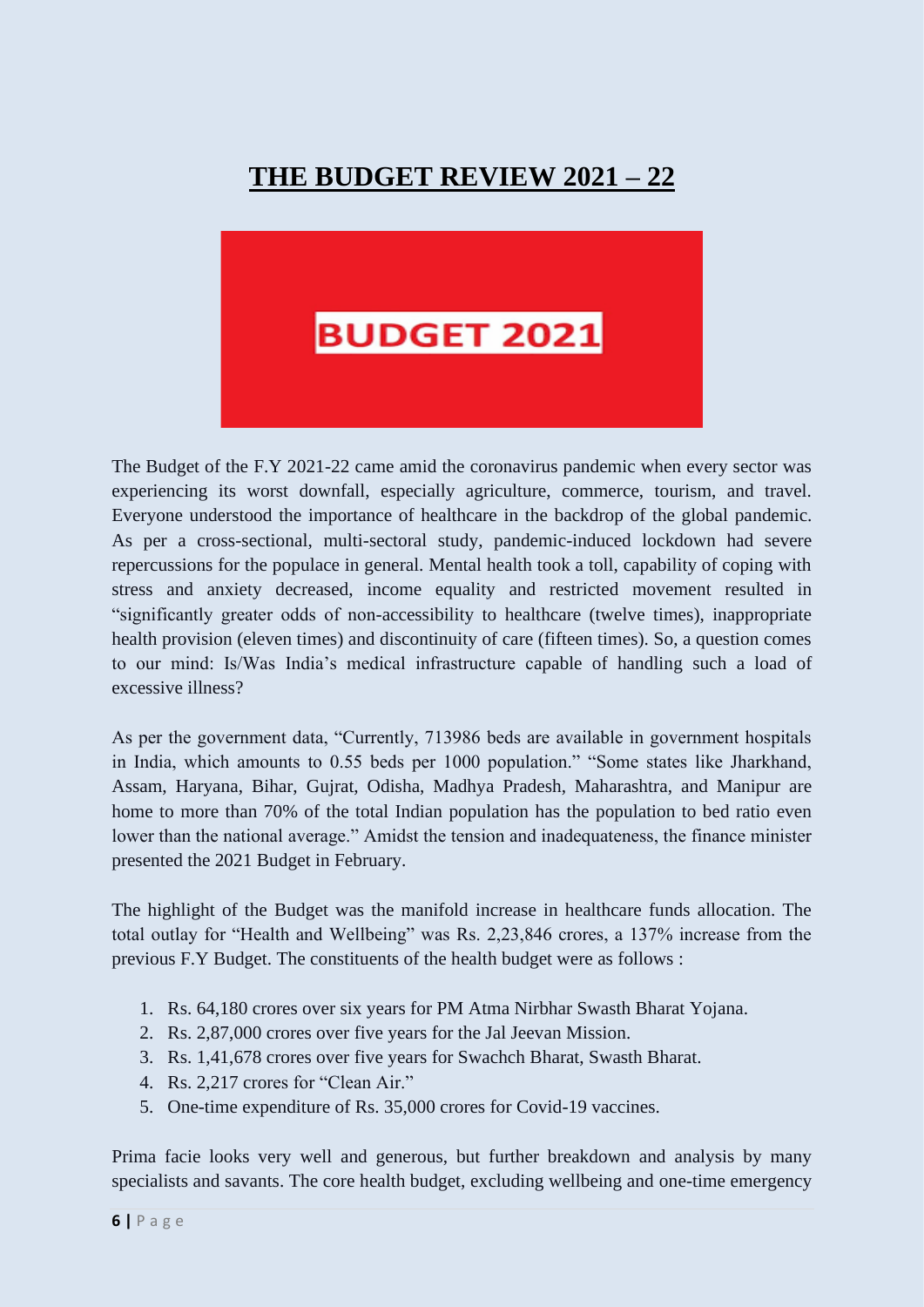allocations, comes to Rs. 71,269 Crores, which is "merely 2.21% of the Total Budget in contrast to 2.27% for Budget Estimates 2020-21 and 2.47% of 2020-21 Revised Estimates." India's condition, internationally, is not very sound: "With regard to a number of SDG indicators, India compares with Pakistan and is worse than the Central African Republic placed at rank 187."

In the UHC Index, India is valued "at 38 is on par with that of Myanmar (38), but lower than that of Bangladesh (47) and Nepal (42) that are ranked 155 and 164, respectively." And as a public health specialist said, "If this is how the government treats it in a pandemic year, then I do not know how does it take its own promise of spending 2.5% of the GDP on health by 2025, which is looking almost an unachievable target given the trend."

**HARSH BANSAL**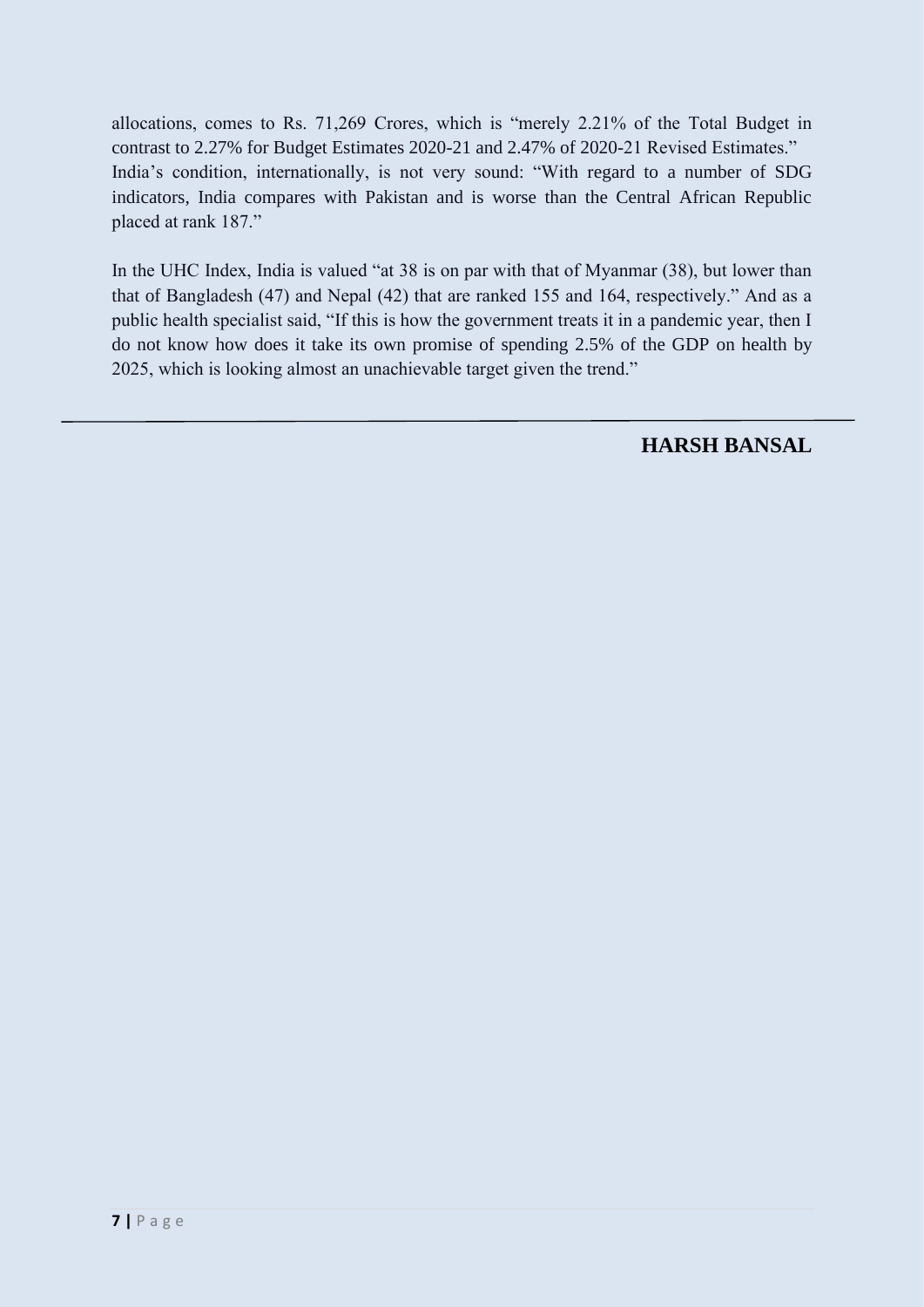# **DEBATE AROUND CRIMINALIZING MARITAL RAPE IN INDIA: GOVERNMENT SAYS CRIMINAL LAW REFORM UNDER SCRUTINY**



The Government of India has informed the Delhi High Court that it needed reasonable time to formulate its stand on the issue of criminalizing marital rape in India. Its response came against remarks by a Bench of Justice Rajiv Shakdher and Justice C. Hari Shankar while hearing a batch of petitions challenging the provision in the law that makes an exception for marital rape.

Section 375 of the Indian Penal Code, which defines rape as a criminal offence, categorically states an exception - "Sexual intercourse by a man with his own wife, the wife not being under fifteen years of age, is not rape." The Supreme Court later extended the age limit to 18 years in this exception. The marital rape exception, therefore, means that rape laws in India do not apply in cases where the perpetrator is a spouse. India is one of the 36 countries where marital rape is not criminalized.

In India, marital violence is widespread. [Data](http://rchiips.org/nfhs/NFHS-5_FCTS/India.pdf) published from The National Family Health Survey-5 highlights that 29.3% of married women have faced spousal violence, both physical and sexual violence, in India. The survey also underscores that the percentage of married women (in the age group of 18 - 49) who have been subjected to spousal violence has increased in 5 states, with the figure almost doubling in Karnataka: 44% in NFHS-5 as compared to 21% in NFHS-4, while figures from states like Bihar, Telangana, and Manipur show that more than one-third of married women have experienced sexual violence from their spouses.

The Centre wishes to make a final stand only after comprehensive consultations with all stakeholders. Solicitor General Tushar Mehta said it would not be appropriate to place before the court a "less discussed and consulted stand" and time was needed to undertake the process of consultation. Stating that amendment of criminal law is a continuous process, the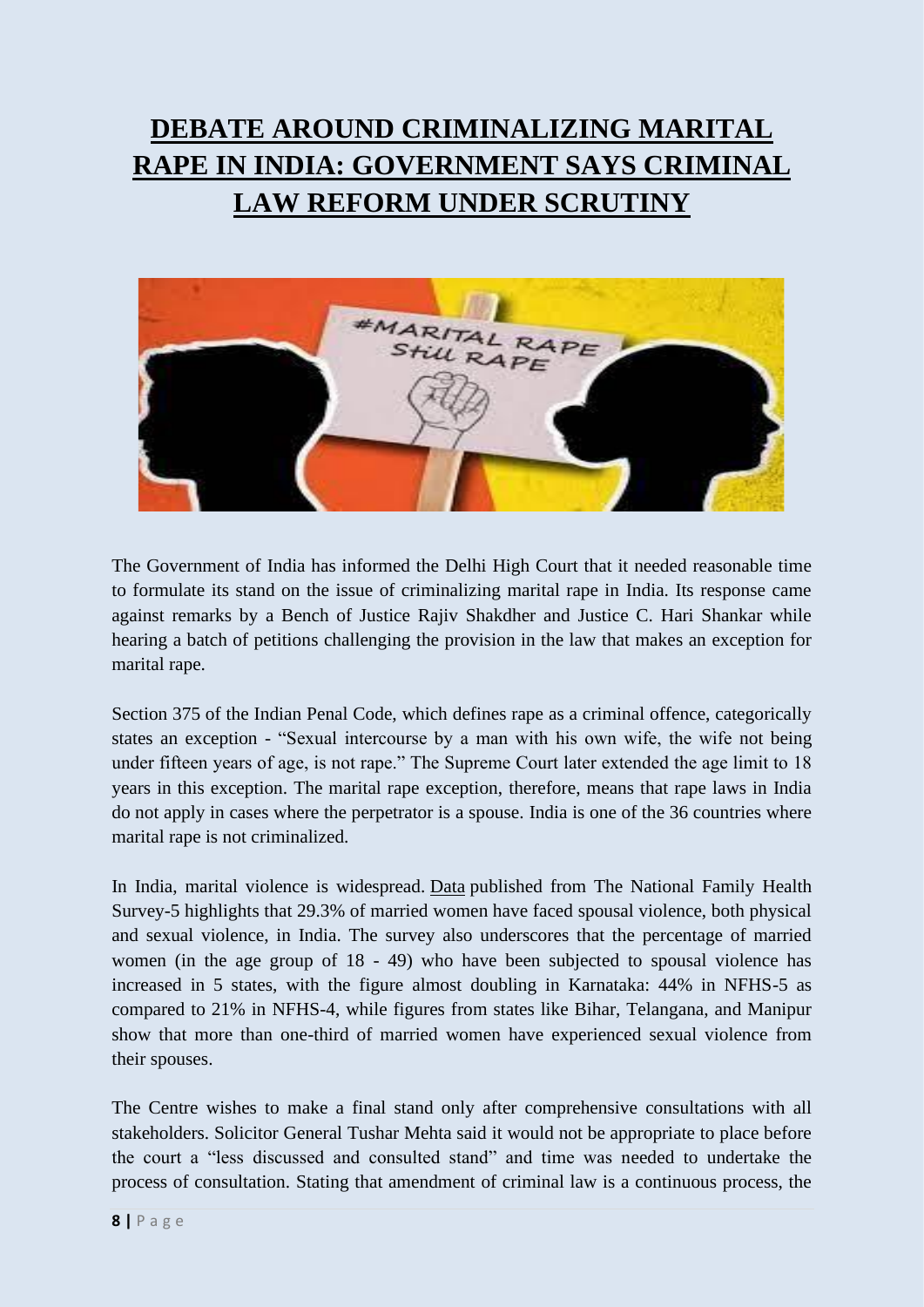Centre has invited suggestions from Chief Ministers of all the state governments and Union territories, the Chief Justice of India, Chief Justices of all high courts, judicial academies, national law universities, Bar Council of India, Bar Council of all High Courts and members of both Houses of Parliament.

**ANTARA KESWANI**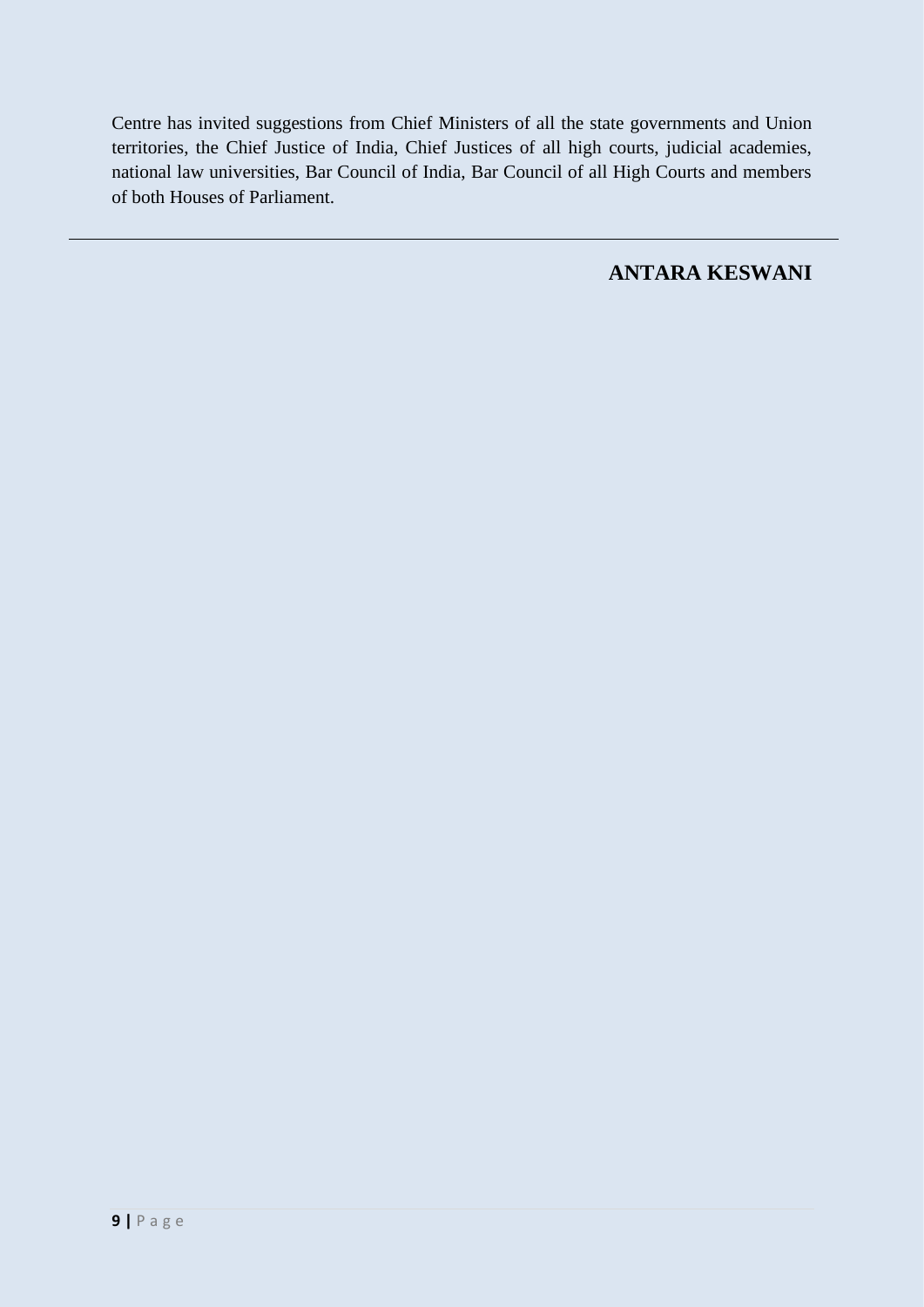# **UNDERSTANDING THE NEED FOR DATA PROTECTION – JPC REPORT**



Since the birth of internet, we've witnessed an unprecedented growth of the digital realm. Companies have shifted to a digitally dependent business model, succeeded in that space and consequently paved way for entire industries to follow. E-Commerce giants may be the flagship of this internet dependent business framework. With the advent of a virtual ecosystem of business, sharing and gathering information has become increasingly easy. This information also includes one's personal data. Personal data here refers to any data of an individual that is specific to them and can help the entity in control of such data to trace the individual back. The Federation of Small Businesses also highlights how data can be stored by businesses through employee records, customer details and even transaction details. There is, thus, a rising need for strict and efficient data protection regulations. These regulations will help protect user data, their privacy, and prevent the collected and processed data from falling into wrong hands. Such laws also deter third parties from committing fraud, phishing or identity theft scams.

Acting on the need to regulate data flow and protecting personal data of individuals, the Personal Data Protection Bill, 2019 (PDP) was introduced in the Lok Sabha by the Ministry of Electronics and Information Technology (MeitY) in December 2019. The Personal Data Protection Bill 2019 is the first proposed legislation in India to govern data processing. The bill was then referred to a joint parliamentary committee (JPC) soon after. The Committee published its final report on the bill in December 2021 after long and meticulous deliberations on the bill through six extensions. In this article, the author will elaborate on the importance of a data protection regulation and explain the key recommendations of the JPC report on the PDP Bill, 2019.

#### ➢ **The Joint Parliamentary Committee Report**

The Joint Parliamentary Committee was chaired by hon'ble Shri P. P. Chaudhary. It had total thirty members – twenty from the Lok Sabha including the hon'ble chairperson and ten from the Rajya Sabha. The report refers to data as an 'intangible asset' that can be consumed as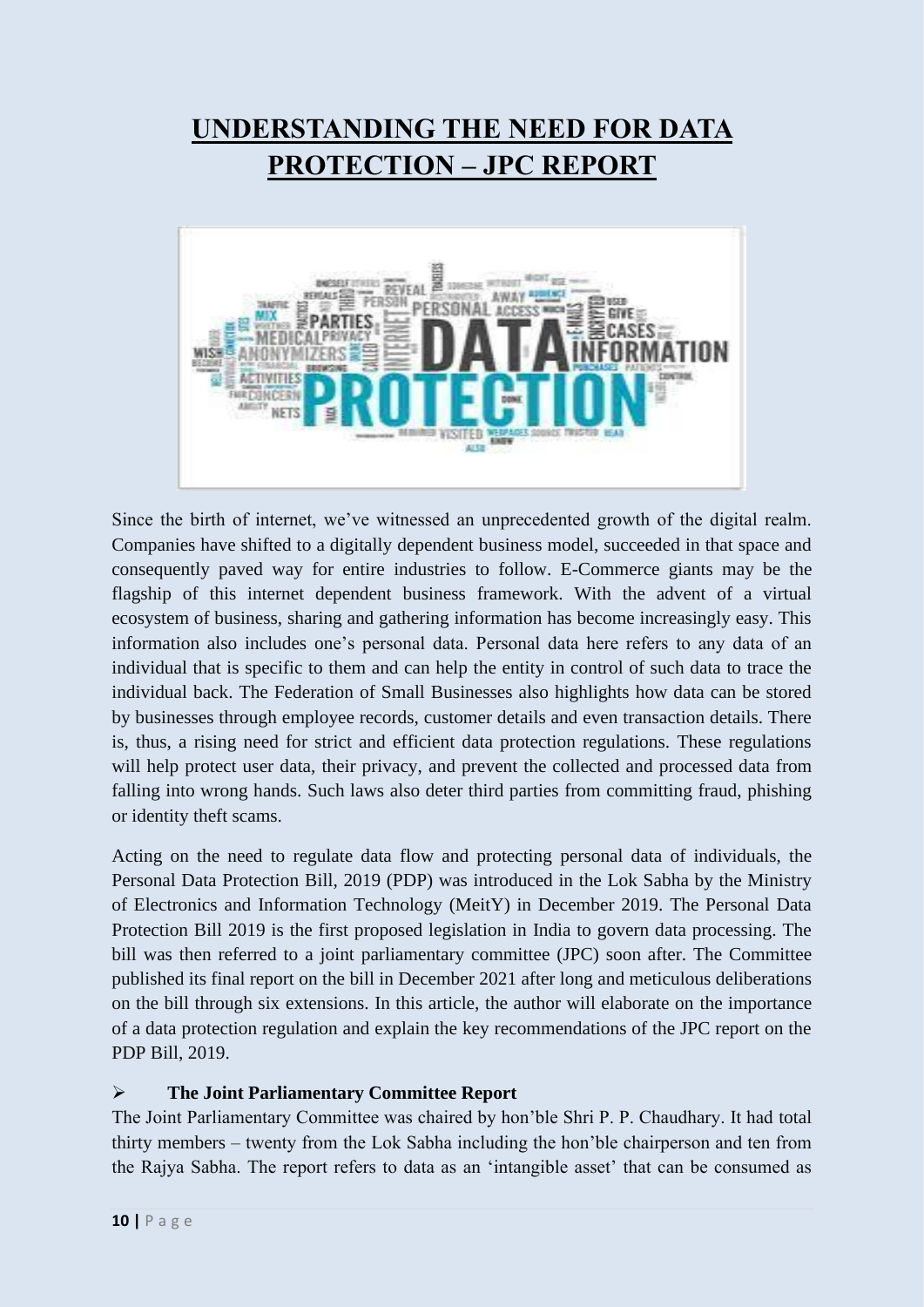well as exploited. This possibility of exploitation is why data and individual privacy need protection, moreover, it makes reference to how we're moving towards a 'web of the world'. This can be understood with reference to how world has functioned in the previous pandemic years. Academic and professional spaces shifted entirely to a virtual set up. This arose out of necessity and lack of better options, but is a testament to society' reliance on technological advancements. With the prospect of further lockdowns, institutions are well aware that they can fall back on the virtual mode of work now. This change came with benefits as well as burdens, and in terms of data processing, we witnessed a rise in people' interactions virtually. More data flooded social media and more data was being demanded and collected. This also leads to another important issue referred to in the bill – processing datasets can give one the ability to know who an individual is, where they are, when they are there, why they are there, and even predict where they may go next. Thus, with growing dependency on the computernetwork of connections and with growing consumption of its benefits, a data protection bill becomes crucial to deal with the burdens that come along the way.

#### ➢ **Recommendations and Data Protection Bill 2021**

Unarguably, the most significant recommendation of the committee was to expand the scope of the bill. Earlier, the bill was known as the Personal Data Protection Bill, 2019 and only covered individuals' personal data. This may include one's first name, surname, date of birth, house address, contact details and more. In some situations, it can also include one's unique medical history or records. The bill defined such personal data as *"data relating to a natural person who is directly or indirectly identifiable."* However, the committee observed that they could not exclude non-personal data by keeping it either above or beyond the scope of law. Here, non-personal data can be best understood as all data excluding personal data or data that was personal data but has been rendered anonymous. Restricting the legislation to personal data would be detrimental to privacy and the Data Protection Authority (DPA) should deal with all data. Hence, the bill's scope was increased to include non-personal data and the name of the draft was changed from Personal Data Protection Bill to Data Protection Bill.

Two other key issues involve exemption given to government bodies and the introduction of a new right – the right to be forgotten. The PDP Bill 2019 provided several exemptions to Government and government agencies. These exemptions were heavily critiqued yet have been retained and finalized by the JPC report. The exemptions provided have been justified with reference to national security but there is a need to include legal terminology that mandates the government to be fair, just and exercise such exceptions for a legitimate reason. The right to be forgotten pertains to a data principal's right to stop the disclosure of their personal data in case they have withdrawn their consent or if the initial reason for the data processing is no longer valid. This right also allows for restricting of data processing but the data fiduciaries retain the power to reject such requests if they deem them unwarranted.

Additionally, the committee observed that data fiduciaries should be obligated to report every personal data breach to the DPA within 72 hours from when they first became aware of the breach. This must be done without discretion. The DPA should also have the power to regulate breach of non-personal data.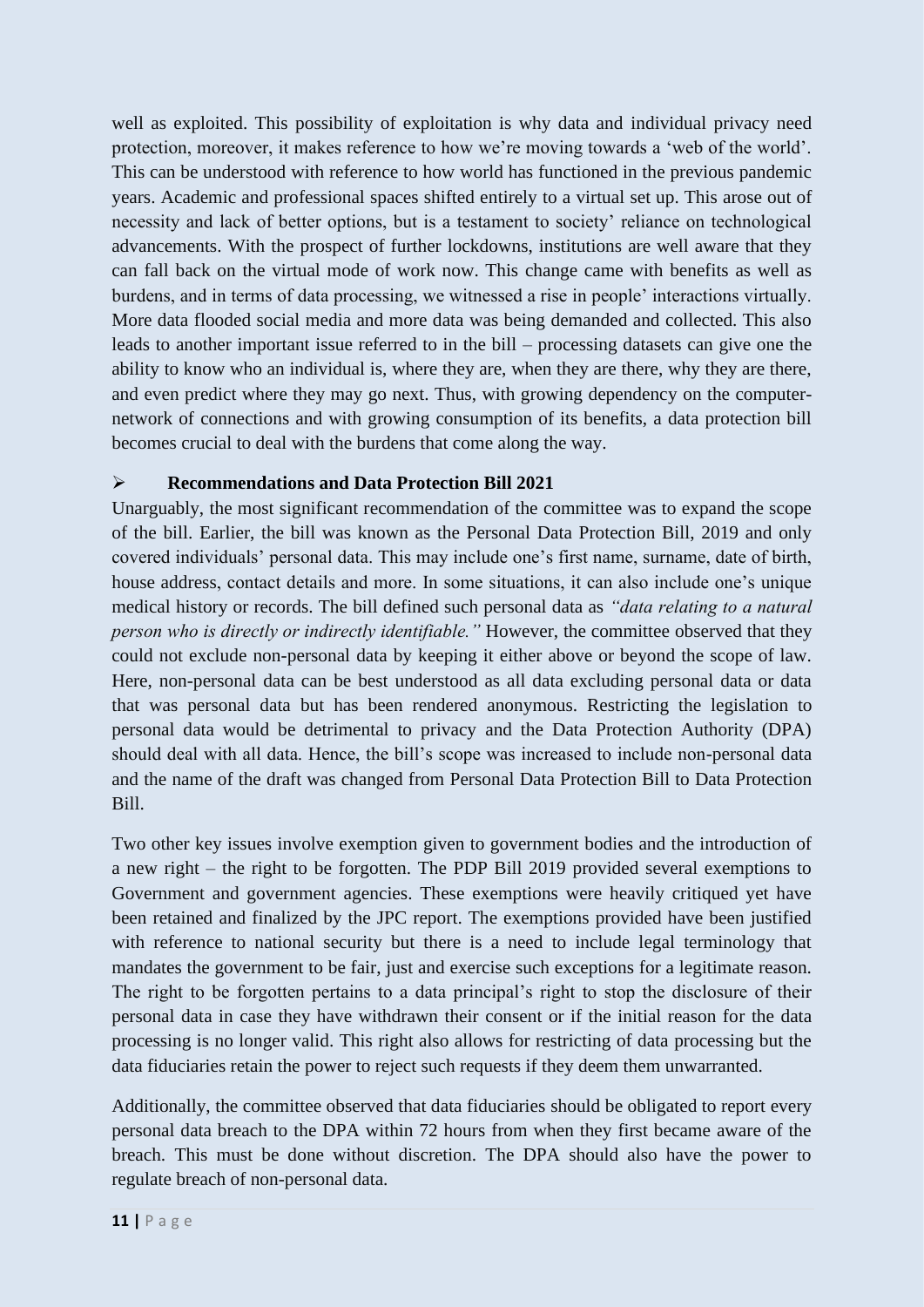The draft legislation on data protection is a huge step forward in protecting individual privacy as well as fostering a system of checks and deterrence for exploitation of data by third parties. That being said, the draft lacks key wording and provisions that may ensure the data principal has control over their data. Better phrasing and inclusion of legitimate purpose, fairness and reasonability for government exemptions is required.

#### **MEGHA BHARTIYA**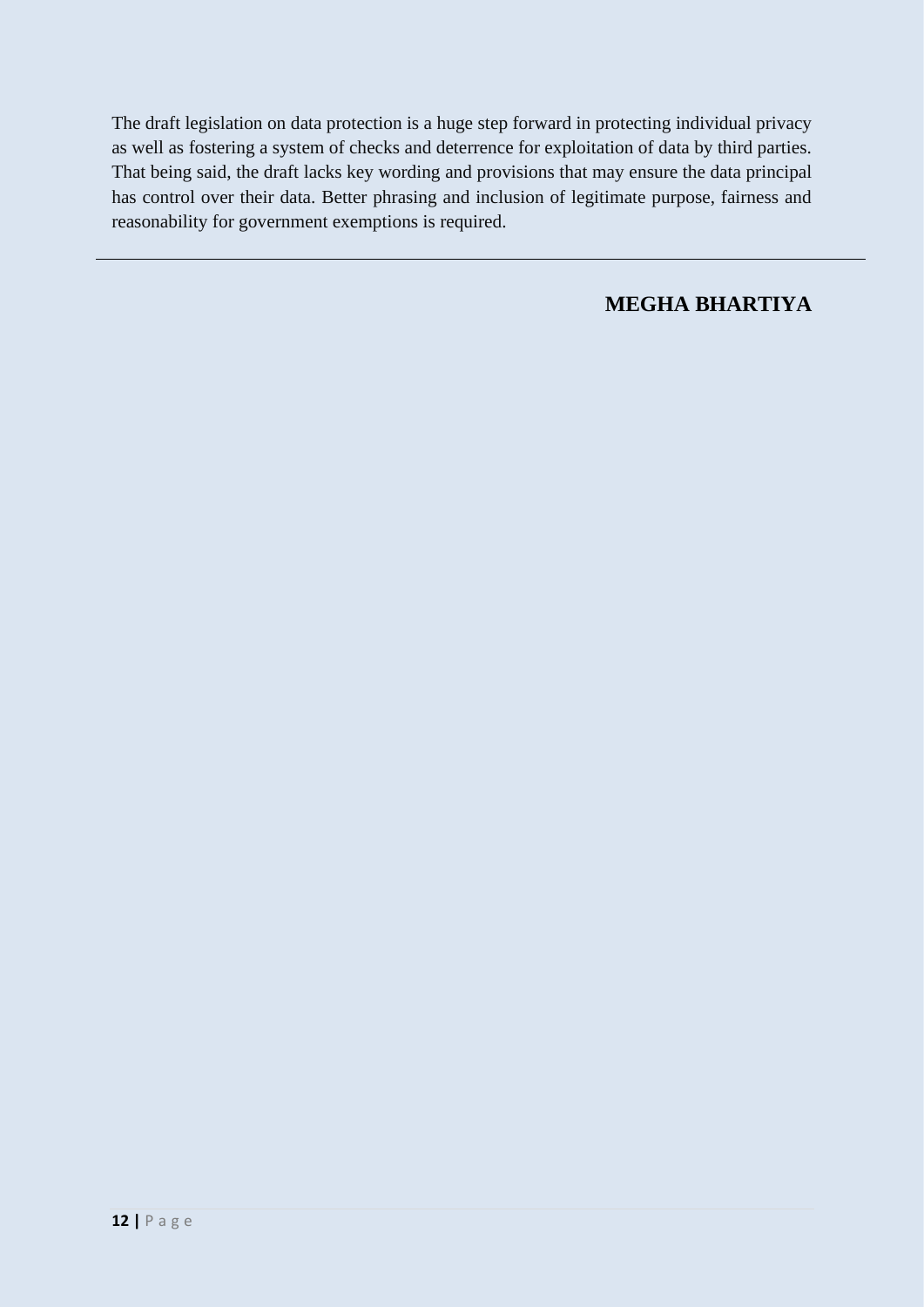# **PAKISTAN'S NATIONAL SECURITY POLICY**



# **NATIONAL SECURITY POLICY OF PAKISTAN** 2022 - 2026

Pakistan's National Security Policy, 2022-2026, unveiled by Prime Minister Imran Khan the previous Friday, elevates economic security over other concerns. During the document's release, Khan stated that a country that lacks a healthy economy could not be deemed secure. While a roughly 50-page paper has been made public, the complete 110-page document will remain classified. The NSP separates conventional security — defined mainly in terms of defence, sovereignty, and diplomacy — from non-traditional security, which takes a holistic approach and incorporates human security and citizen well-being. The paper opens by highlighting "unity in diversity" of faith, race, and demography but swiftly shifts to spotlighting "divisive rhetoric" exacerbated through "external forces" without naming them. Foreign Minister Shah Mehmood Qureshi has previously criticised Indian and Afghan intelligence services for causing mayhem in Pakistan. In contrast, National Security Advisor Dr Moeed Yusuf has frequently emphasised a 15-year disinformation campaign targeting the European Union and the United Nations to serve Indian interests and spread false information about Pakistan.

The "foreign forces" listed in the document are most likely Pakistan's neighbours. The National Strategy for Patriotism and Social Cohesion aims to promote "patriotism and social cohesion via national values and ethnic, religious, cultural, and cultural variety." Although the book does not expressly specify plans, these are loaded statements, especially when rights organisations like the Pashtun Tahaffuz Movement and nationalist political parties are frequently portrayed as "foreign forces" attempting to destabilise Pakistan.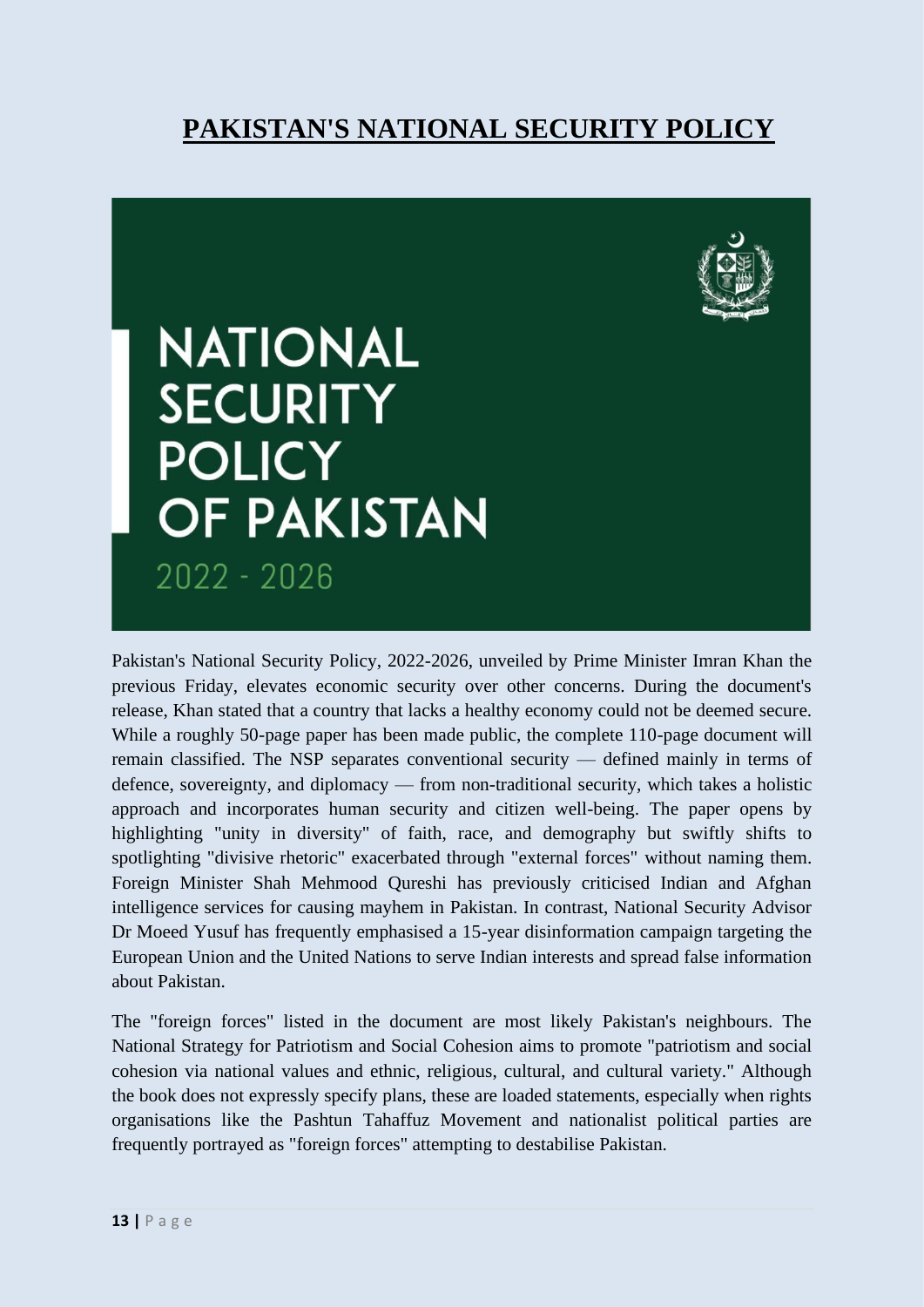The strategy seeks to address the long-standing more significant foreign exchange outflow than inflow with a "dedicate focus" on export-oriented foreign direct investments and remittances, emphasising that the paradigm shift rests on economic stability through regional connectivity and shared prosperity. The same part emphasises "equitable economic growth" as a means of overcoming socioeconomic disparity through existing programmes for the poor such as Ehsaas, a cash facility, and Panah Gah, which provides them with shelter dwellings. Finally, it seeks to eliminate inequities in economic development across the country's regions. The NSP recognises that present employment may become outdated over the next three decades and emphasises the importance of creating high-tech jobs and investing in start-ups and public-private collaborations.

Economic interests will once again take centre stage, while regional connections will be reintroduced to reorient the country's foreign policy. Prosperity is related to the search of markets in Eurasia and the African continent, intending to change Pakistan's worldwide image from security to economic leadership. The letter acknowledges Pakistan's assistance for Afghanistan as a possible economic route to Central Asian republics. Pakistan thinks that the China-Pakistan Economic Corridor would help to jump-start domestic growth and relieve poverty. Surprisingly, Islamabad insists on not participating in "camp politics" while seeking convergence in trade, business, energy, security, and intelligence cooperation with the US. The policy encourages closer connections with India while criticising Narendra Modi's divisive policies.

It insists on being "steadfast" in giving Kashmiris moral, diplomatic, political, and legal assistance until they attain the right to self-determination. It proclaims that resolving the Kashmir issue is a "critical national security interest." The policy prioritises border fences and strengthens defence along the Afghanistan-Pakistan border and the Line of Control (LoC) with India. It emphasises Pakistan's need to improve its naval capability. It extends the tangible domains of national security to encompass cyber worlds by emphasising the importance of counter-propaganda against the country in the digital world. Terrorism is at the top of the list of internal security concerns. While it recognises economic disparities as a significant cause of militancy, it sees sub-national organisations as being helped by foreign actors.

In his speech, NSA Moeed Yusuf described the National Security Policy vision. "The National Security Policy has adopted a wide perspective of national security since both conventional and non-traditional concerns have touched our security," he explained. Yusuf further stated that, while the National Security Policy is oriented on economic security, geostrategic and geo-political imperatives play an essential role in strengthening Pakistan's security and status in the world. "The policy prioritises economic security." "A stronger economy generates more resources, which are subsequently dispersed to strengthen military and human security," he stated. According to the former Indian High Commissioner to Pakistan Sharat Sabharwal, the new strategy "amounts to nothing until Pakistan alters its internal and external directions."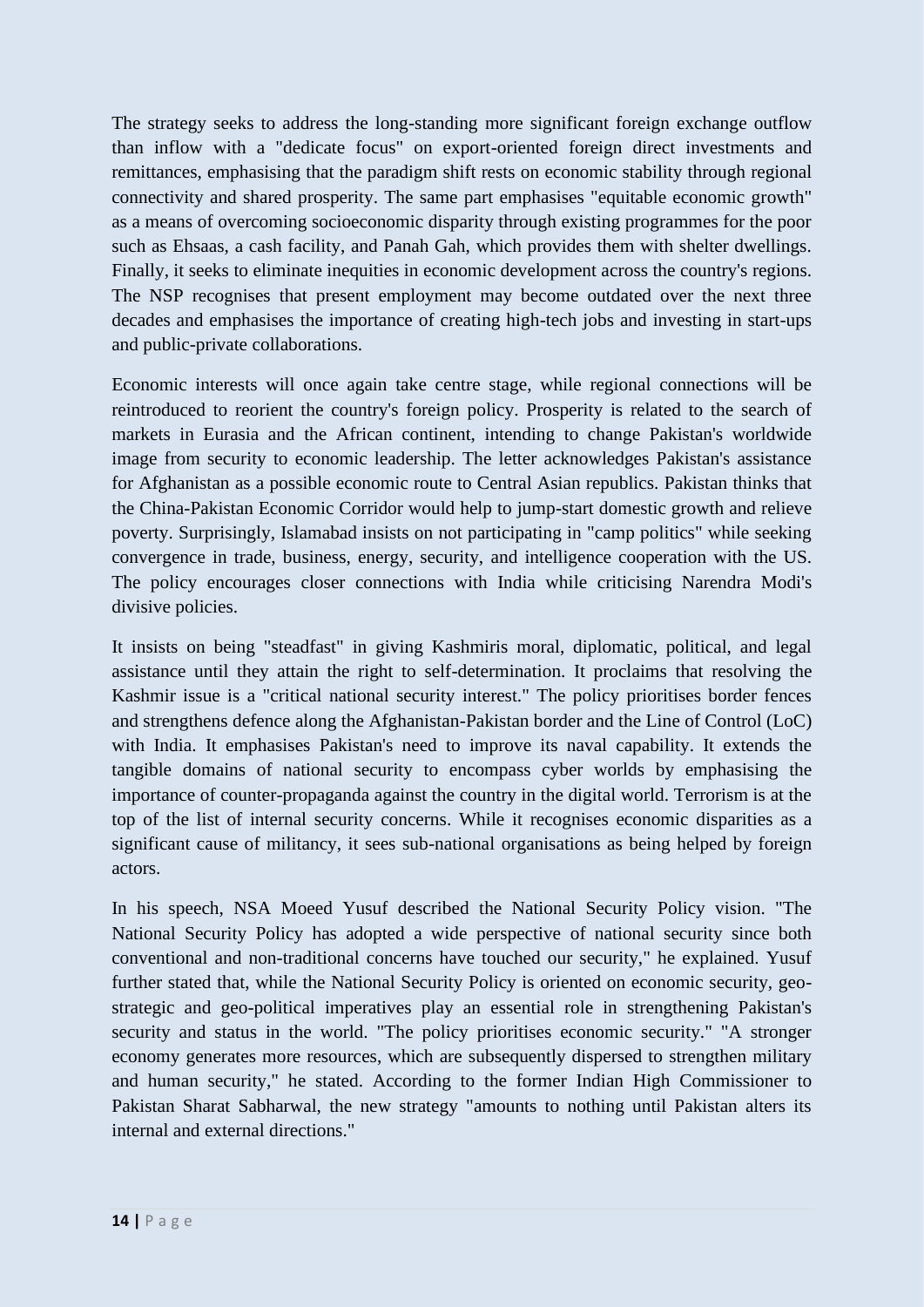Sabharwal claimed that when a comprehensive formula was drafted between 2004 and 2007, Pakistan lacked the courage to act on Kashmir. "If Pakistan sincerely wants peace with India, it must stop using Kashmir as a platform to strike India."

Attempts have been made in the past as well, but no backchannel negotiations have taken place," he noted. The senior diplomat also emphasised that, while Pakistan is becoming more reliant on nuclear power, its defence expenditure is expanding year after year, leaving no room for growth in other areas of the economy. If there is communication and development, there is a chance that trade and economic connections with India will be normalised, as they have been in the past. India has expressed its wish for regular neighbourly ties with Islamabad in an atmosphere devoid of terror, animosity, and bloodshed.

**AAKARSHAN SINGH**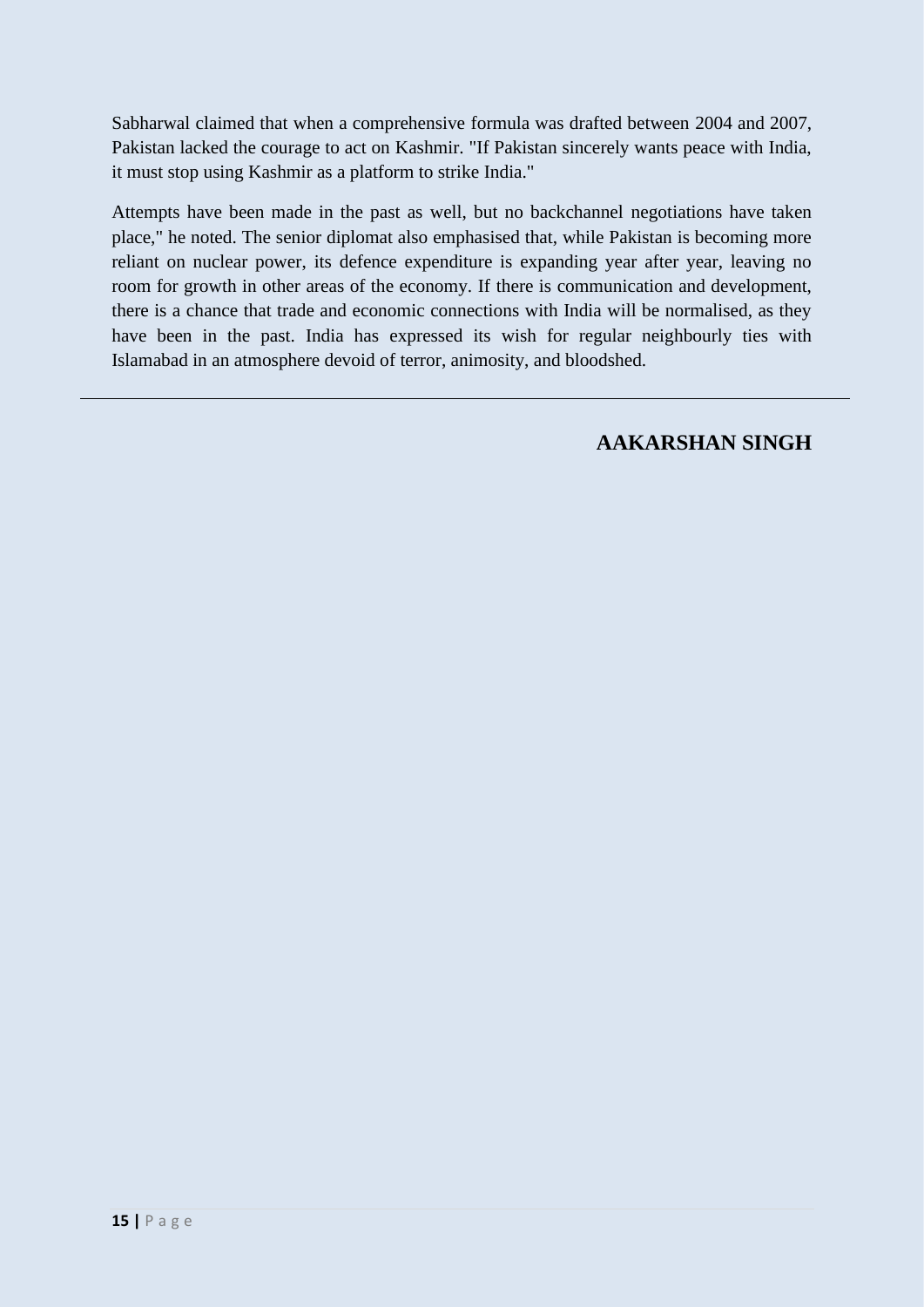# **FARM LAWS: RELIEF AND MYTHS**



05 June 2020 saw an unprecedented event in the history of India; amidst the growing concerns for the ongoing Covid-19 pandemic, thousands of farmers brave the cold and the police blockades to protest and voice their disapproval of the newly enacted farm laws of the Central Government. As elucidated by the GOI, the prime aim of these ordinances is to boost the economic activity of rural India and improve the economic conditions of the farmers in particular. The Central Government has deemed the laws revolutionary and advocated for long-sought reforms in the agricultural sector. The regulations, when read together, focus on a shift from the decades-old APMC controlled Mandi system to the one dominated by market forces. They open the gates for corporates and finance houses to enter the agricultural sector, hoping to change the lives of millions who depend on farming and allied activities. They were first challenged on being broadcasted through ordinance direction, then on their fragile constitutionality as opposed to the spirit of cooperative federalism and are ultimately being adversarial as opposed to the excellent hobbies of the maximum crucial stakeholders of the world, i.e., the farmers.

The debate on farm laws since the declaration of ordinances in June 2020 would have hopefully convinced the government that despite their shortcomings, the APMCs serve a valuable purpose of price discovery and relatively transparent auction of produce. Farmers have low bargaining power, but they prefer the wholesalers, traders and other smaller buyers in the mandis rather than the corporates.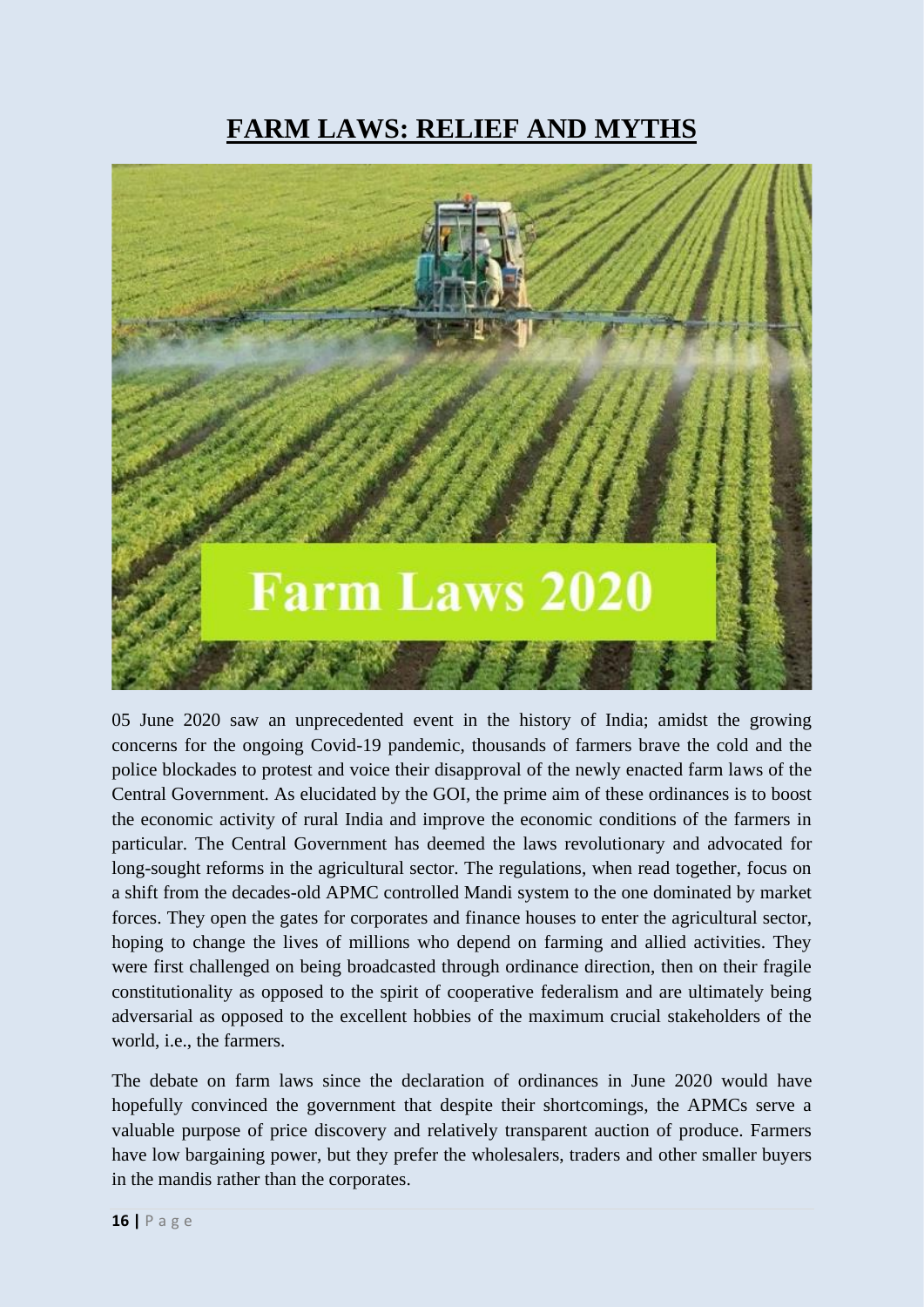Apart from the three farms laws, the recent reforms initiated by the union government involved a production linked incentive (PLI) for the food processing sector; the scheme is seen as an extension of an overarching plan to reduce agri-waste and rapidly grow the local industries' capabilities to innovate and process raw food items, may now be under the scanner.

As predicted, the budget already has a provision for Integrated Scheme on Agriculture Marketing as a centrally sponsored scheme, but it demands a 40% contribution from the respective states. The budget may announce a reformulated strategy with increased funding for infrastructure development in mandis with lower contributions from the states. Better infrastructure for drying, grading, assaying and storage of products in the mandis, and a tieup between APMCs and warehouses registered with the Warehousing Development and Regulation Authority (WDRA), can incentivize the farmers to retain their produce for a longer time, whereas higher public investment in such infrastructure may also incentivize the agro-processing industry to procure raw material directly from growers and undertake necessary investments

Farm diversification is needed for social, monetary, and ecological sustainability in present instances. Similarly, these reforms want to be seen as the route breaking tasks within the area of agriculture. The acts have a vision of supplying the authorities' promise of doubling the farmer's profits via 2022. They did bring comfort to the lengthy-status demands of agricultural reforms. The reason and the vision are sincerely 'farmer-centric'; however, the provisions and the implementation lack essential grounds. The laws' priority revolves no longer spherical what the act says, but what it does not! However, the lacunas and loopholes can be stuffed to provide and empower the rural economic machine of the country.

The government needs to realize that a large-scale liberalization of a core sector like Agriculture needs to be done modularly in phases. In a welfare state like India, Government regulations are necessary to bring sustained growth to a core sector like Agriculture which provides mass employment to the country's population. Corporates and private players work on a profit-based model, which requires profound oversight and sovereign backed regulations to ensure that the farmers are not exploited. As the sector moves towards a liberal structure, the roles played by the Centre and the State Government in their pursuit of 'Cooperative Federalism' would also impact the results. However, surrendering to the demand to repeal the legislation in totality should not be agreed upon as it will give the wrong precedence for the future. The government will also maintain its balanced and pro-development outlook of administration while ensuring the nation's strategic benefit and democratic harmony.

#### **PRAJNA PANDITA**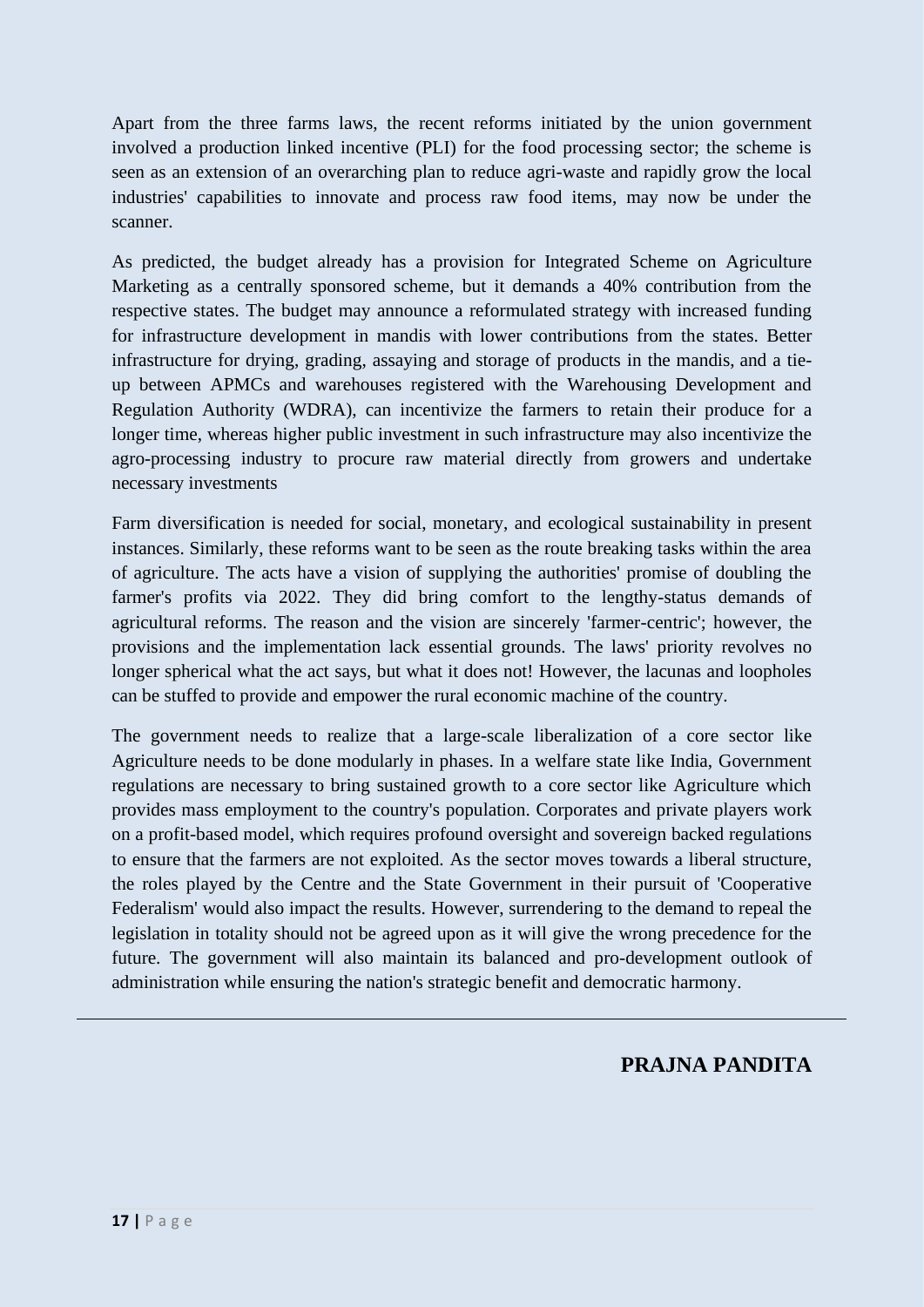# **ASSISTED KILLING AND THE SUICIDE POD**



The right to die has been a question of debate since, arguably, time immemorial. This is because it appears as a corollary to the right to life, yet that is not the case. Euthanasia and even assisted killing have been a subject of intense debate not merely because of the attached question of whether one should have the right to end their life but because there are many legal consequences of the same that have not yet been regulated or dealt with even conceptually. Attempting to commit suicide was, in fact, a punishable offense in India under section 309 of the Indian Penal Code, 1860 until the Mental Healthcare Act, 2017 was passed. Subsequently, section 115 of the act decriminalized the attempt to commit suicide. A legal dichotomy continues to persist since the original section 309 of the IPC still stands. That is the current and continuing debate in India, but the concept of individuals having the right to claim assisted killing procedures has been met with different reactions worldwide. In the case of Switzerland, active Euthanasia is illegal but as per the Campaign for Dignity in Dying, Switzerland has allowed assisted suicide since 1942. This is on the condition that the motives are not selfish. It is to be noted that assisted suicide in Switzerland is not specifically 'legalized'. Assisted suicide is actually punishable if 'selfish motives' as mentioned above are proved. The procedure itself happens to be not an uncommon practice in the country.

Switzerland and the debate revolving around right to die was in spotlight again when in December 2021 reports claimed that Switzerland had approved a pod dubbed as 'suicide chamber'. This 'suicide chamber' is better known as Suicide Pod or Sarco Pod. This device was created by Dr. Philip Nitschke. Often known as 'Dr. Death', he is the founder and director of the non-profit organization Exit International. He's designed two other devices called 'CoGen' and 'Destiny' that are also meant to end life.

As per Exit International, the capsule works to decrease the oxygen level inside the chamber rapidly and simultaneously maintain low levels of carbon dioxide. This condition is stated as the condition for a *"peaceful, even euphoric death."* and will be achieved by filling the interior of the capsule with nitrogen. It can be operated from the inside and also has an emergency exit button. The device has three key features apart from its claim of a peaceful death. First, Sarco is supposed to be 3-D printed with its blueprints to be available online for free. Second, the device is to be printed from a biodegradable wood amalgam and comes with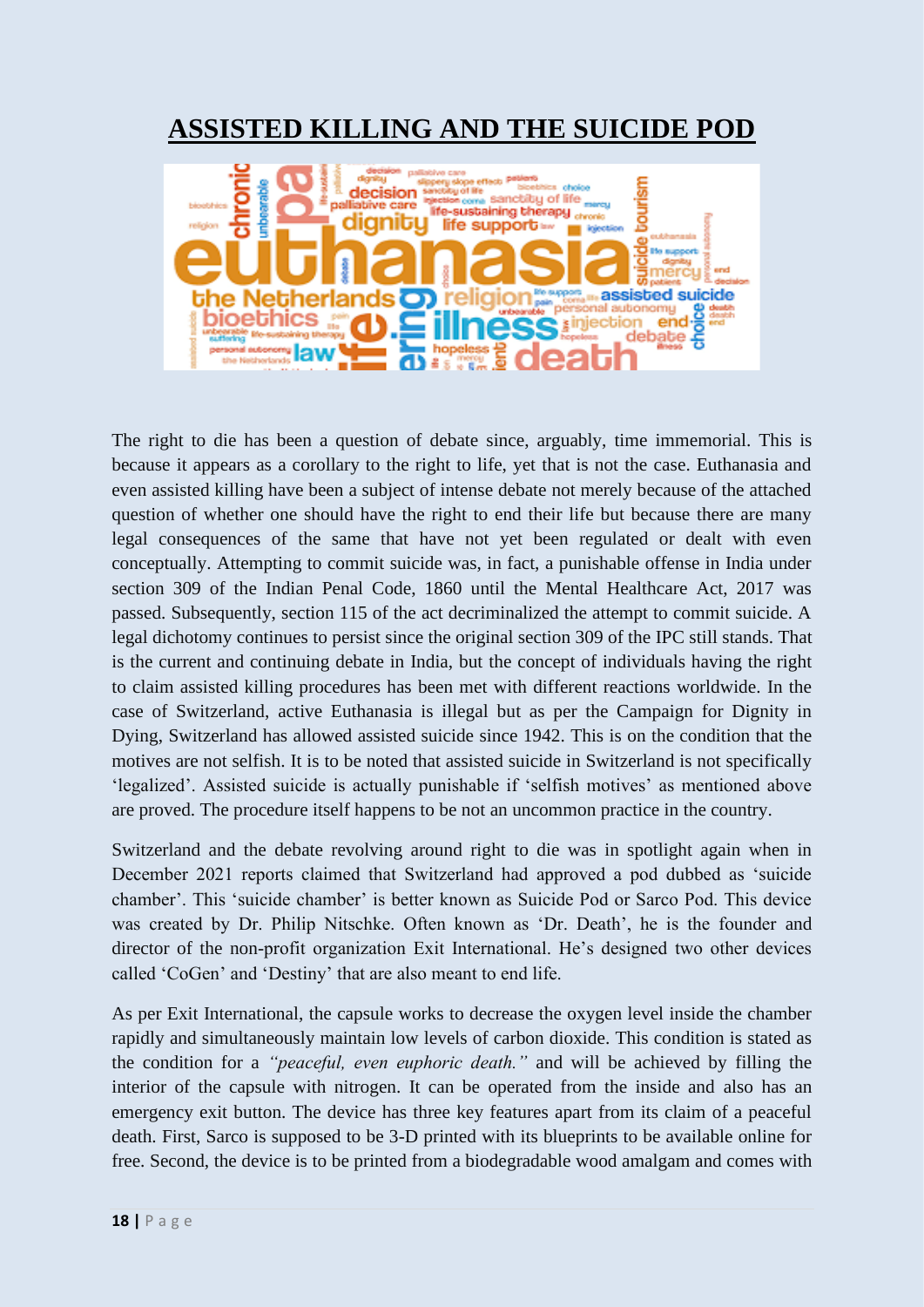a detachable coffin incorporated. Lastly, the device is portable. Exit International claims that some of the design considerations while deciding on the system were to create a devise that required no specialized skills, no requirement of drugs that are difficult to obtain and no need of medical involvement. It claims that the goal of Sarco is to remove the need of any assistance itself and that ensures its legality.

Dr. Nitschke himself admits that the skepticism received by the device was natural, especially by the psychiatrists. One highlighted criticism of the device is that the use of gas may never be acceptable in Europe due to the negative connotation from the holocaust. In an interview with swissinfo, Dr. Nitschke claimed that after Sarco sought legal advice from Daniel Huerlimann on the capsule's use in Switzerland, they were pleased to know that it 'passes legal review'. Huerlimann told BBC that he found that since the device did not constitute as a medical device, it would not fall under the purview of the Swiss Therapeutic Products Act. This also corroborates with Nitschke's goal to de-medicalise the dying process which he explained to swissinfo.

Currently, two protypes of the Sarco Pod are in existence and the third is being printed in Netherlands. The first Sarco is displayed in Germany at the Museum for Sepulchral Culture in Kassel from September 2021 to February 2022. Dr. Nitschke believes if all turns out well, the devise will be ready to operate in Switzerland in 2022. While the suicide pod has been received with both fascination and criticism, it has sparked the debate revolving around the right to die and the need to answer several questions associated with it, both on ethical and legal grounds, again. Though currently at a relatively nascent stage, if Sarco gets a go ahead eventually and its blueprints are available for free online worldwide, countries across the globe may need to act quick to question and understand the device with reference to the ethos of their own society and regulate its use.

### **MEGHA BHARTIYA**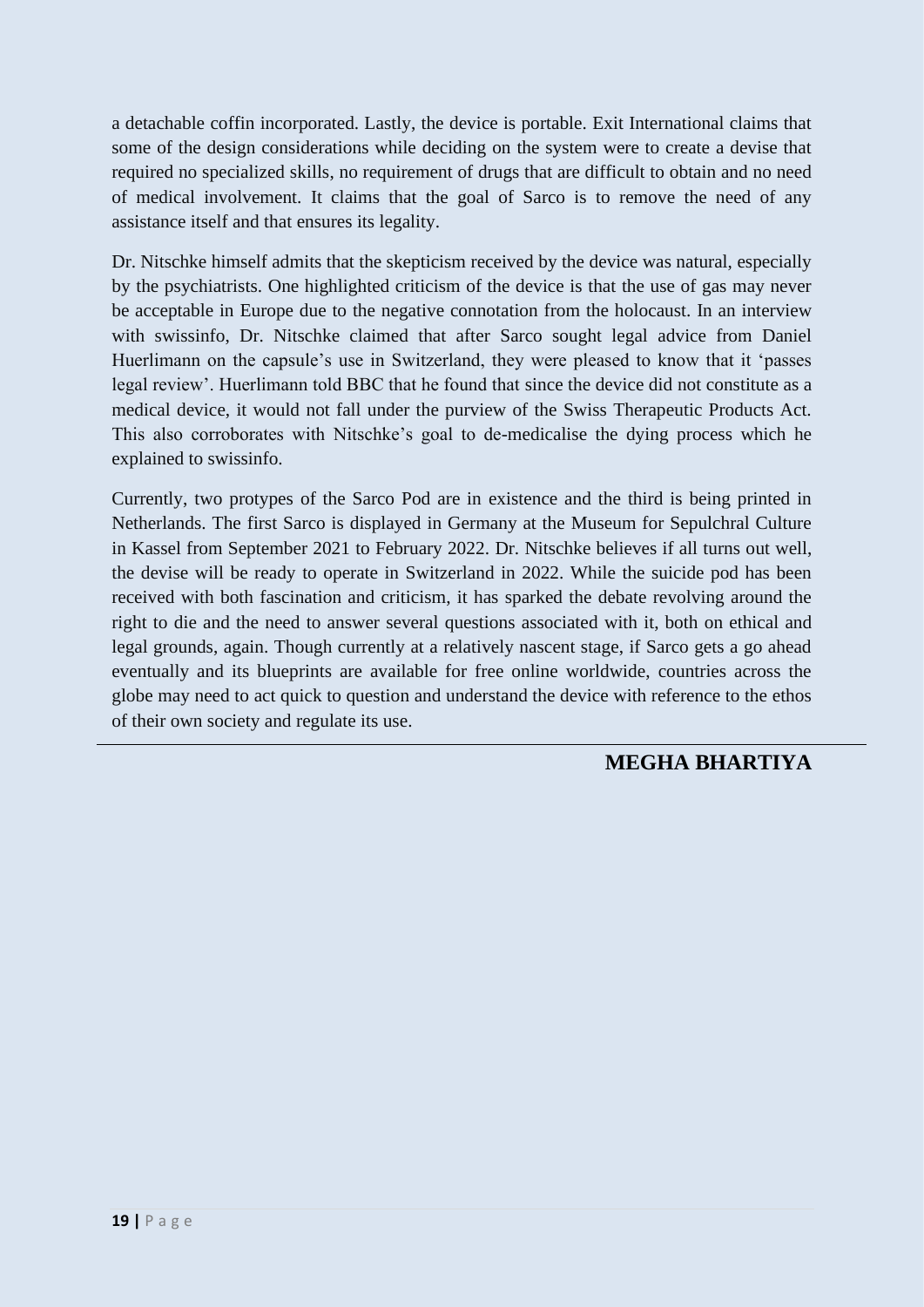# **DUBAI DRONE ATTACK**



On January 17th Yemen's Iran-aligned Houthi militia launched a missile and drone attack on the United Arab Emirates, killing three people and starting a fire near Abu Dhabi's airport, the region's business, and tourism center. The US strike on a key Gulf Arab partner escalates the conflict between the Houthi group and a Saudi-led coalition, potentially complicating efforts to de-escalate regional tensions as Washington and Tehran struggle to save the nuclear deal.

"The UAE condemns this terrorist attack by the Houthi militia on areas and civilian facilities on Emirati soil... (It) will not go unpunished," its foreign ministry said. "The UAE reserves the right to respond to these terrorist attacks and criminal escalation." The US strike on a key Gulf Arab ally deepens the battle between the Houthi movement and a Saudi-led coalition, complicating efforts to de-escalate regional tensions as Washington and Tehran fight to rescue the nuclear deal. "With (nuclear) negotiators running out of time, the risk of a deterioration in the region's security climate is rising," said Torbjorn Soltvedt, principal MENA analyst at risk intelligence company Verisk Maplecroft.

The Houthis have launched numerous cross-border missile and drone assaults against Saudi Arabia, but have claimed few such attacks against the UAE, which have been mainly denied by Emirati officials. The organization fired five ballistic missiles and "a big number" of drones towards Dubai and Abu Dhabi airports, an oil refinery in Musaffah, and various "strategic" facilities in the UAE, according to Houthi military spokesman Yahya Sarea.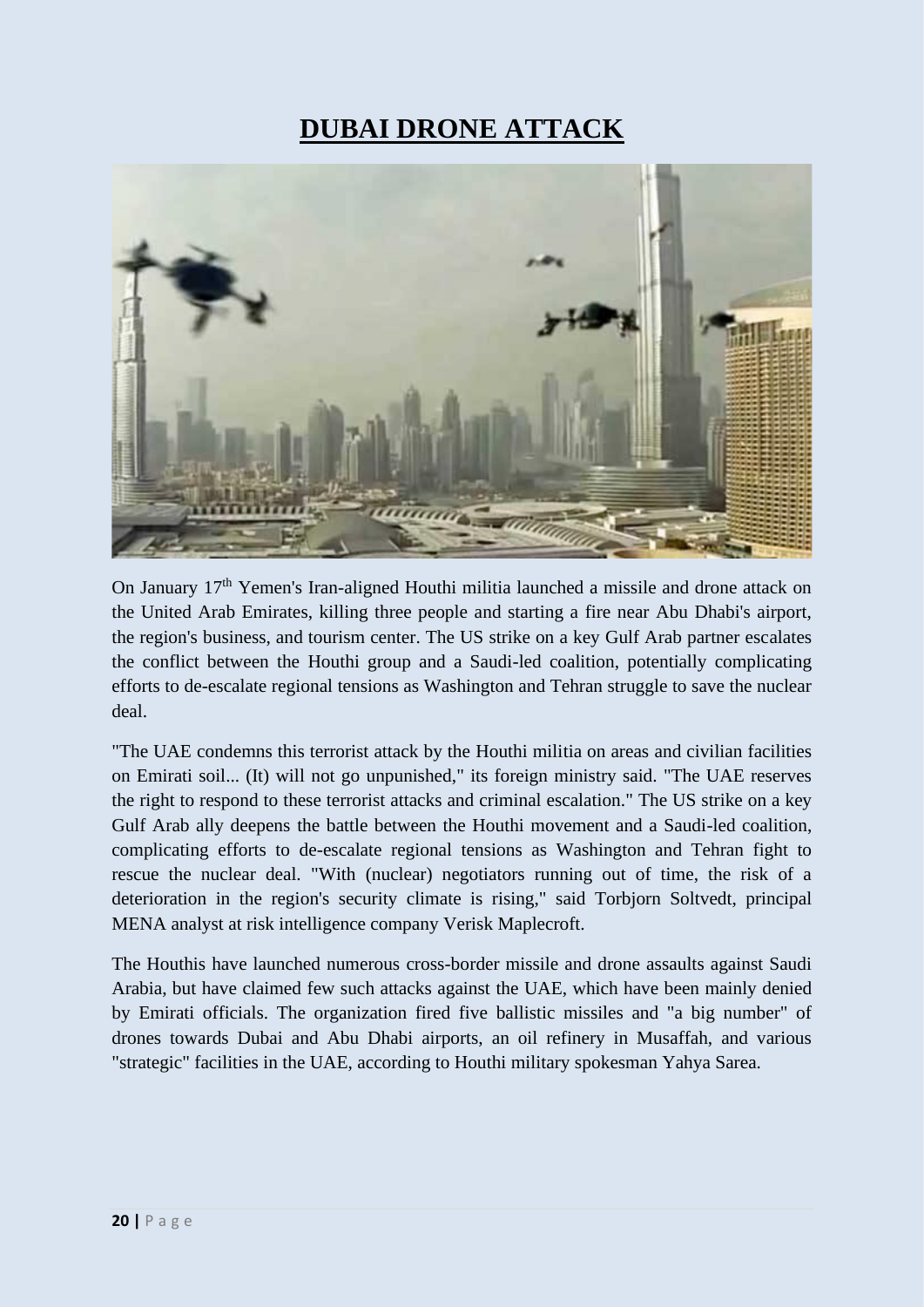A fire broke out at ADNOC's Mussafah Fuel Depot at 10 a.m., according to the company. The road leading to the region, where unconfirmed footage on social media showed considerable smoke, was closed by police. "ADNOC is deeply saddened to confirm that three colleagues have died. A further six colleagues were injured and received immediate specialist medical care," it said.

### **MANVI VOHRA**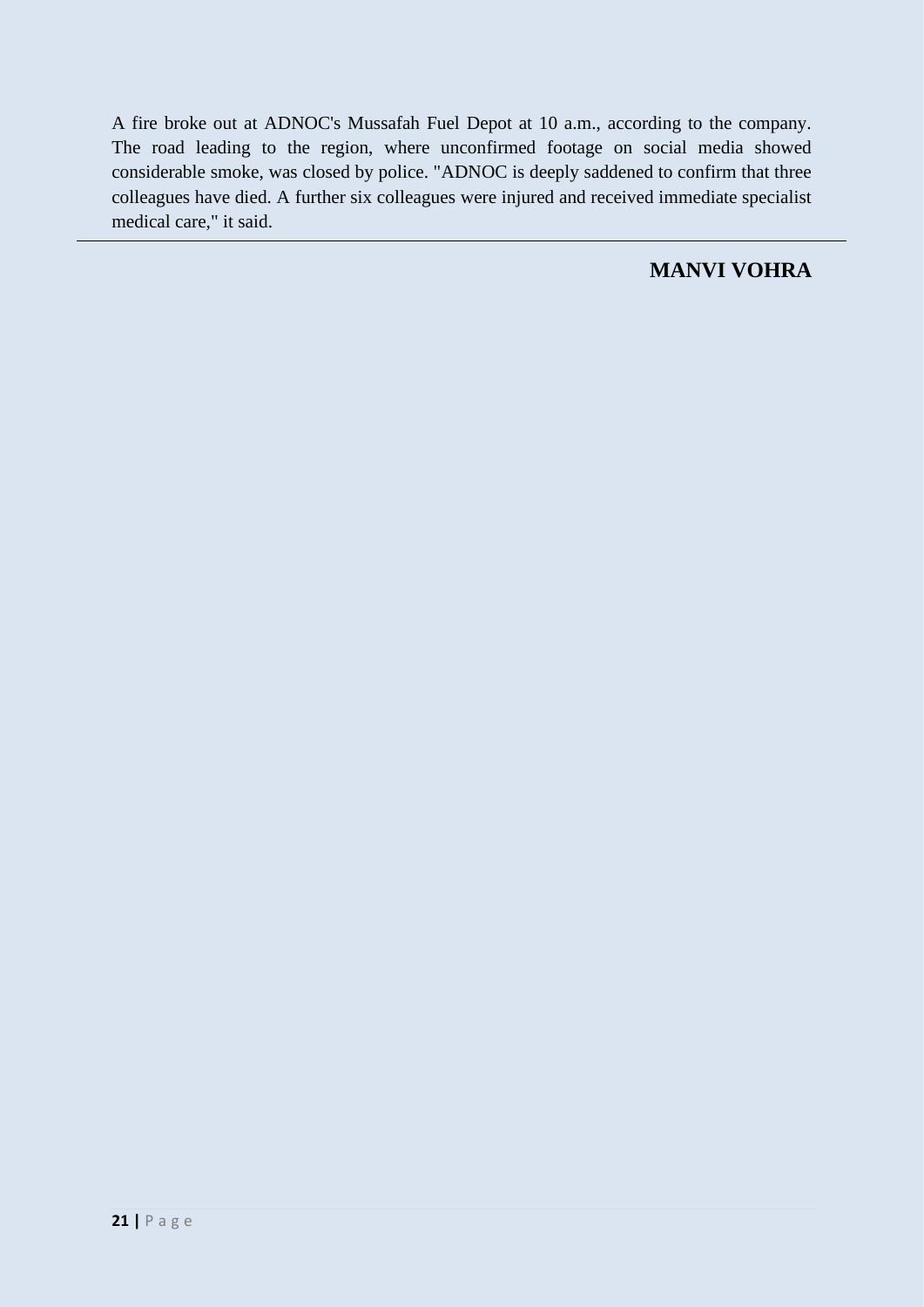# **POLITICAL CRISES IN THE UNITED KINGDOM**



In December of last year, as Covid cases increased, restrictions were tightened, and Christmas plans in the UK were changing and almost on hold, British Prime Minister Boris Johnson on the 16th of December, 2020 urged citizens to exercise the greatest possible personal responsibility that is: to stay at home. London went on to tier three restrictions on the same day, which largely translates to 'no person shall participate in gatherings unless it is reasonably necessary for work.

The British Prime Minister, is currently defending calls for him to resign, including from members of his own party, a scenario sparked by the "partygate" or "Christmas party" scandal, as called by the country's media. The incident has severely outraged the British public, highlighting Johnson's blatant hypocrisy when it comes to following appropriate Covid-19 behaviour, and so rendering him unfit to lead the country. The outcomes of a probe into the alleged parties, which is being handled by senior civil servant Sue Gray, are yet unknown. Despite the fact that Johnson is in the midst of a political storm exacerbated by resistance from inside his own party, Conservative MPs are taking a "step back" and reconsidering if ousting Johnson is the correct thing to do, according to the BBC.

Well, flagrant flouting of restrictions isn't the only reason why Johnson is under fire, the Office for National Statistics has released new data. Furthermore, according to a new report, the UK government was unprepared for a pandemic like Covid-19. Following an investigation by British parliamentarians, the UK government's response to the coronavirus outbreak at the onset has been dubbed one of the country's worst-ever public health failures. According to the study, the government lacked appropriate approaches on shielding, job support initiatives, and school disruption, according to National Audit Office (NAO) study. The government responded by stating that the unprecedented pandemic has posed a challenge to health systems worldwide, not only in the United Kingdom. Preparations for a flu pandemic or highly contagious diseases like Ebola, according to the NAO, were prioritised over diseases with Covid-like characteristics.